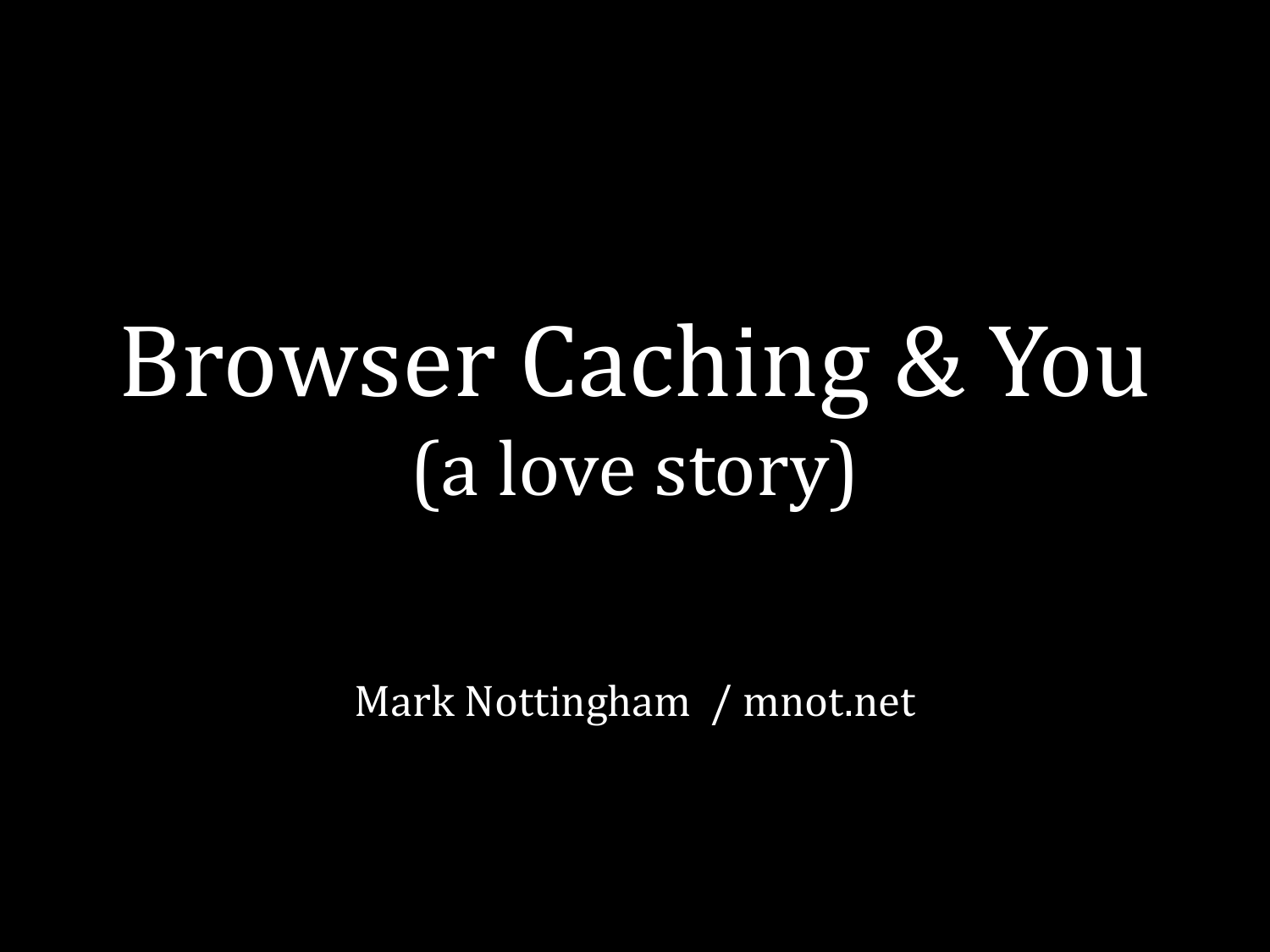At First Sight. The Honeymoon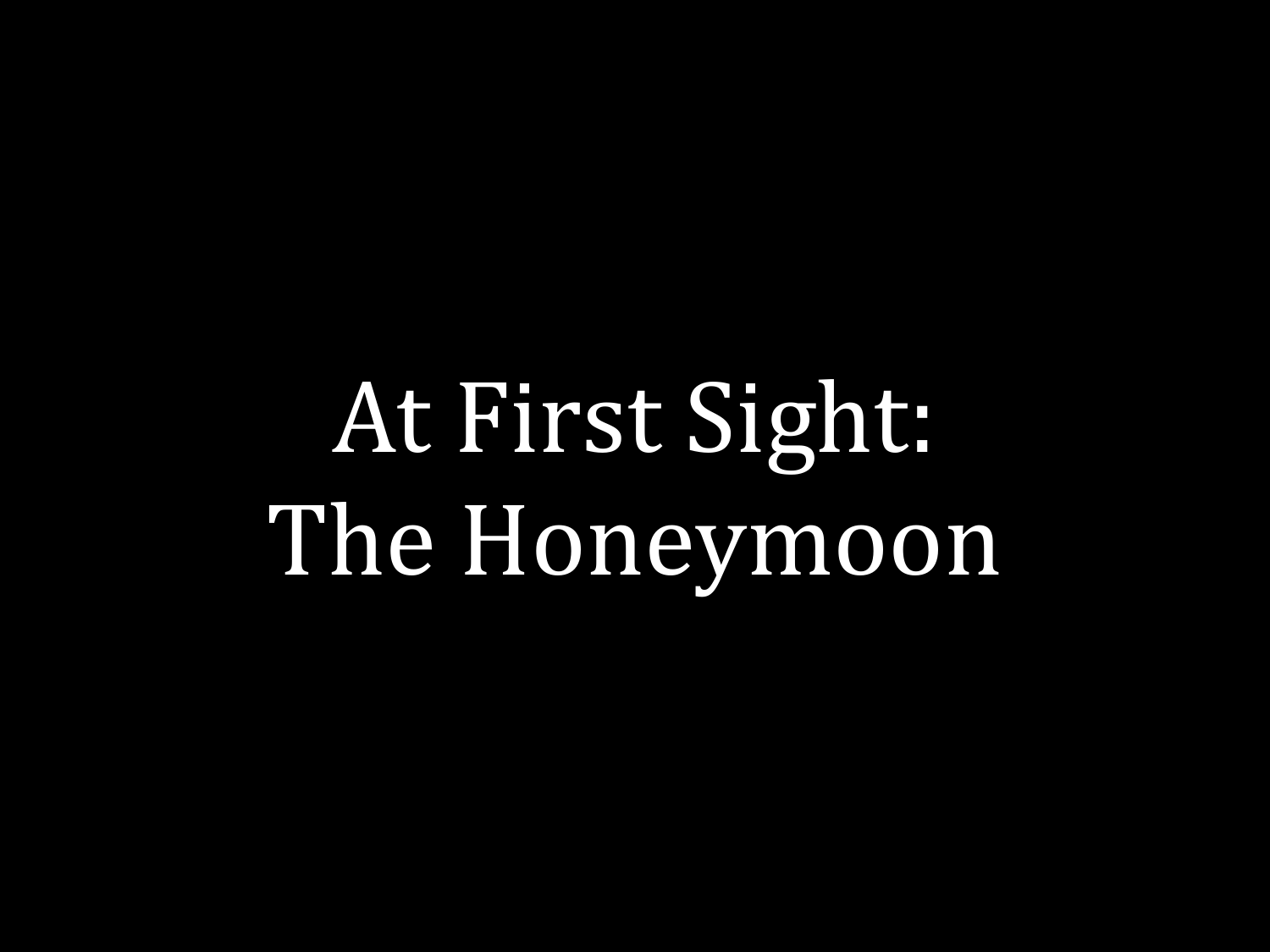

http://www.yuiblog.com/blog/2007/01/04/performance-research-part-2/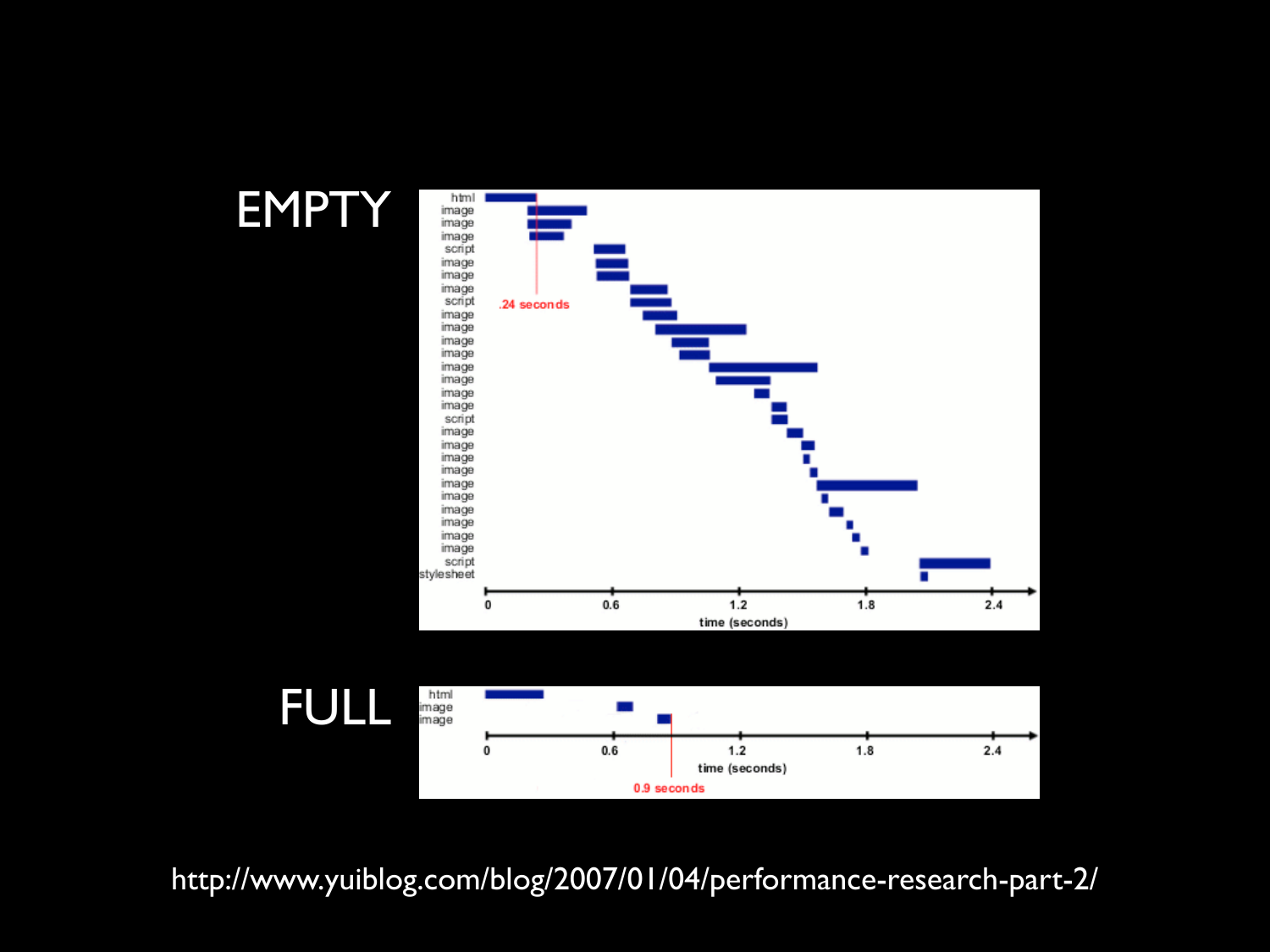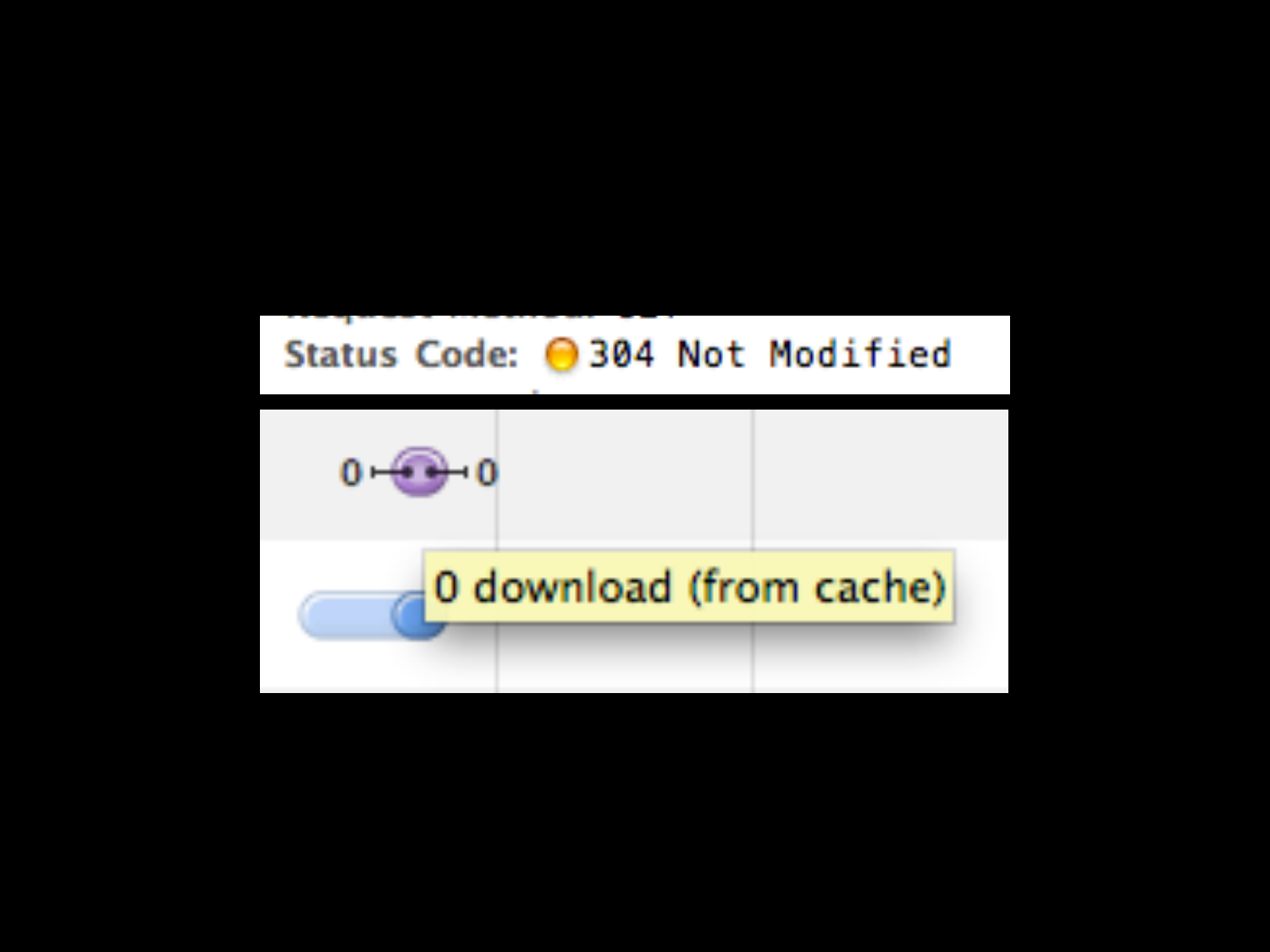## Relationship Trouble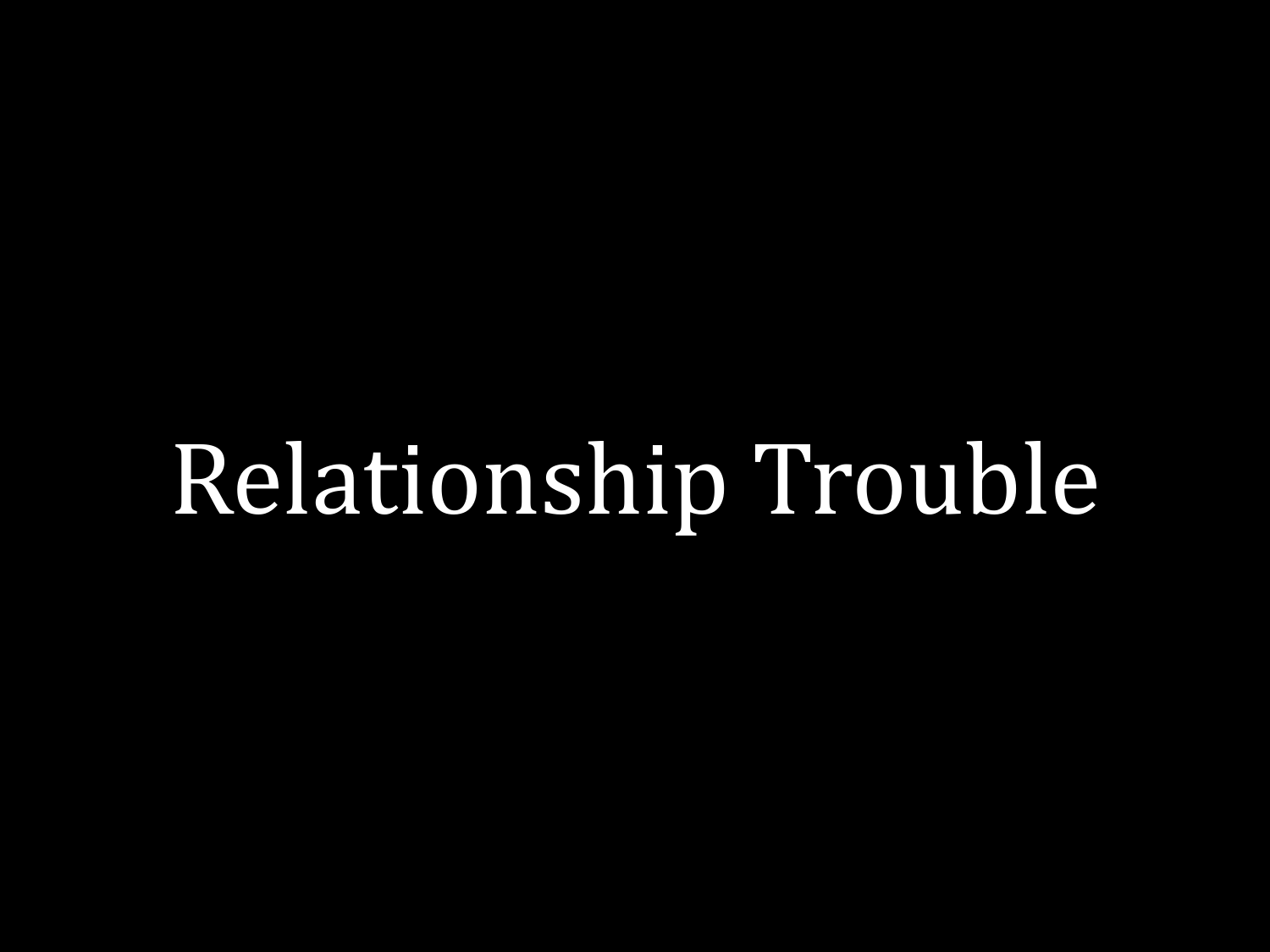

http://www.websiteoptimization.com/speed/tweak/average-web-page/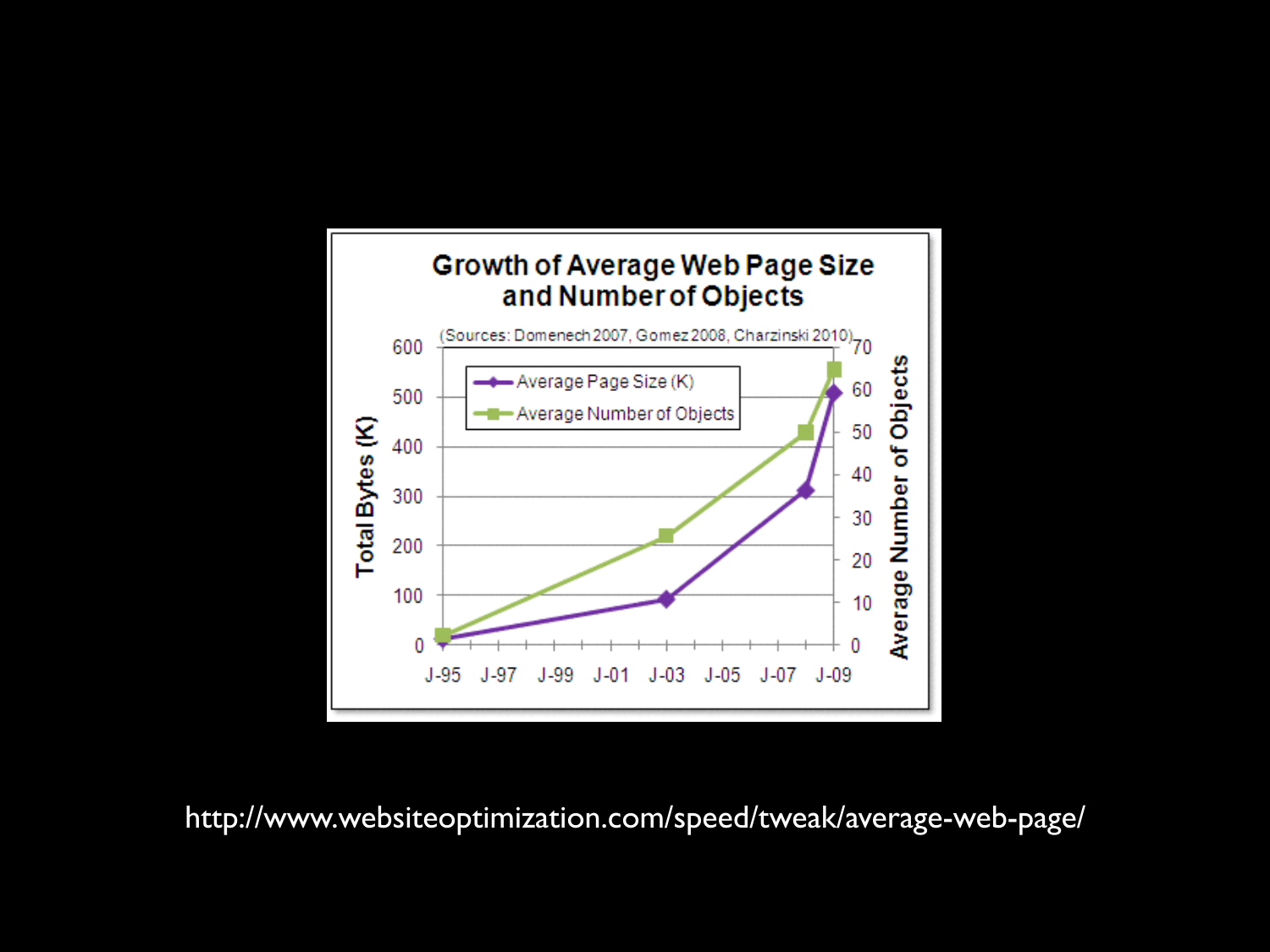Mozilla: 50MB IE: 10% (max 1G) Safari: ?? Chrome: 8-250M?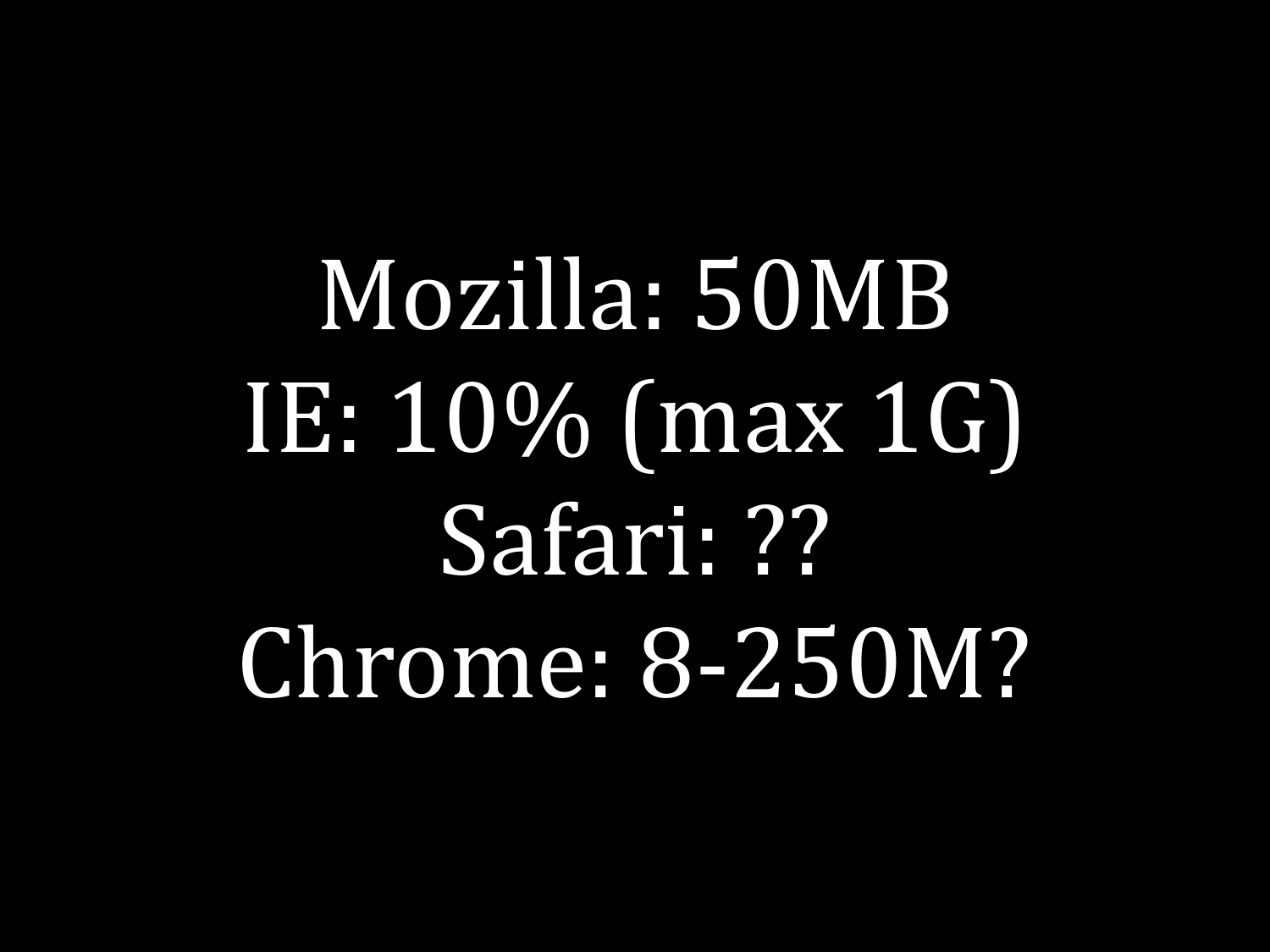## Mozilla: 100 pages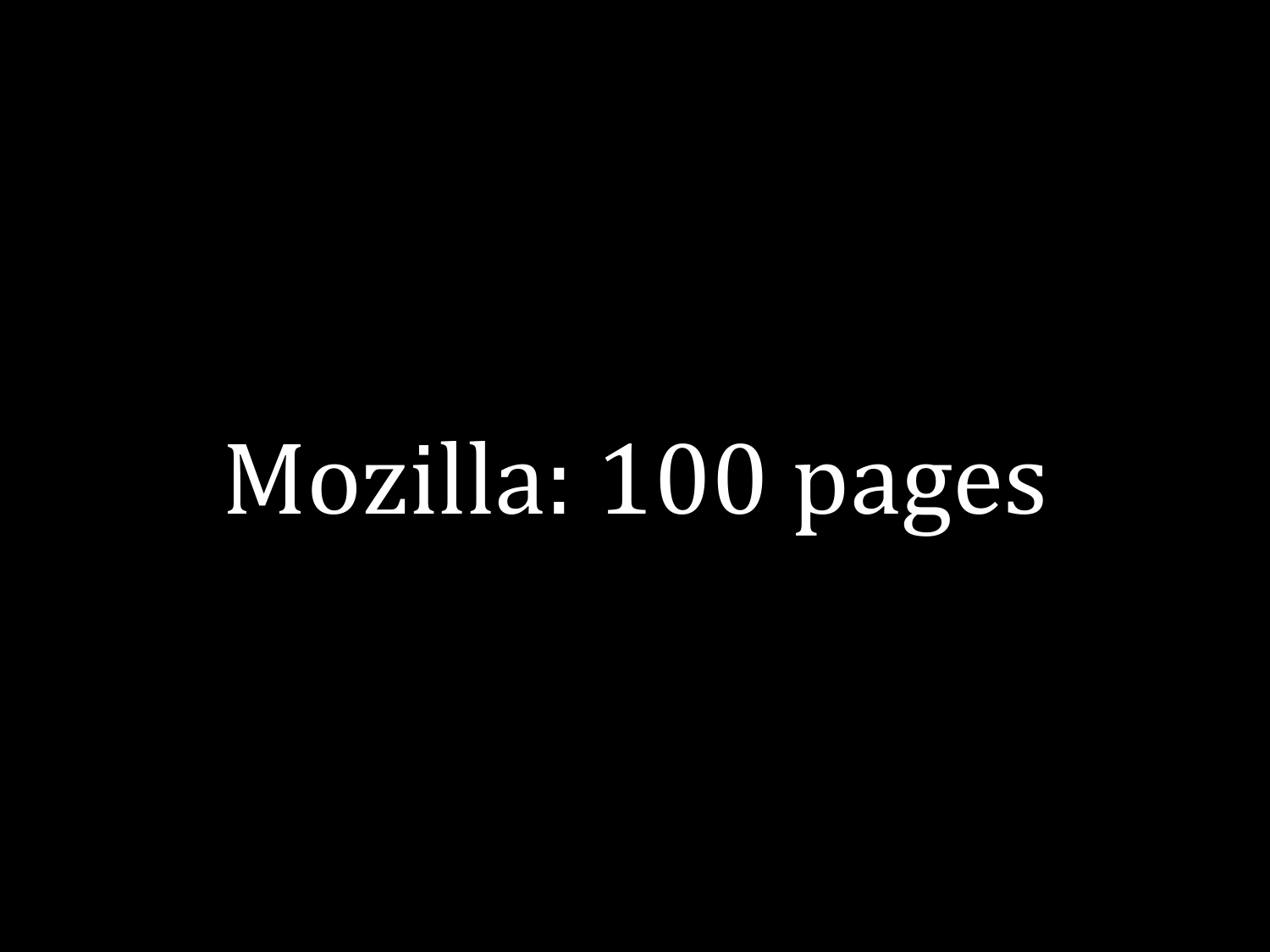### Mozilla: 16384 entries

 89 // Min and max values for the number of records in the DiskCachemap 90 #define kMinRecordCount 512 91 92 #define kSeparateFile 0 93 // #define must always be <= 65535KB, or overflow. See bug 443067 Comment 8 94 #define kMaxDataFileSize 5 \* 1024 \* 1024 // 5 MB (in bytes) 95 #define kBuckets (1 << 5) // must be a power of 2!

## (~230 pages)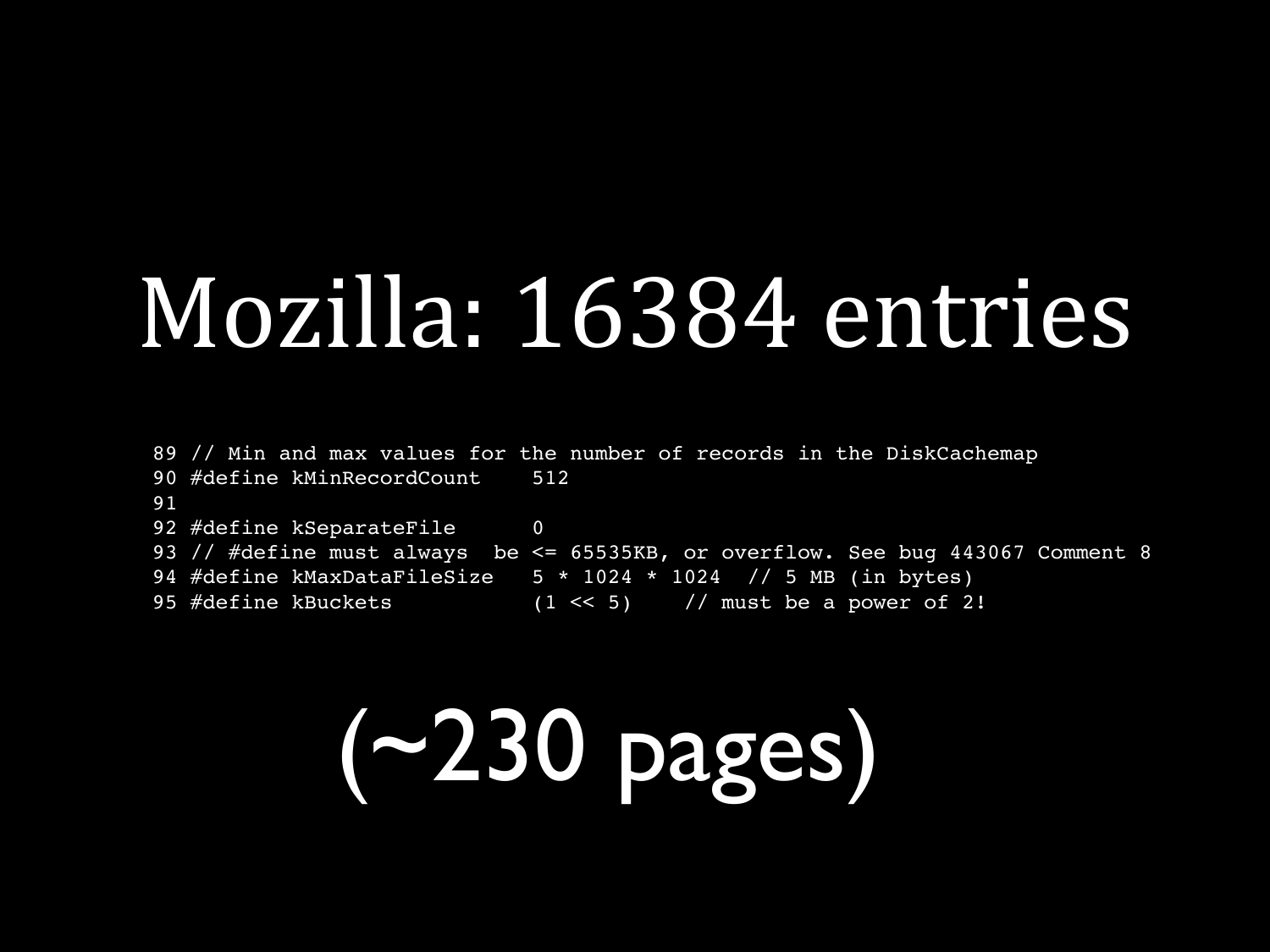Cache-Control: max-age=0, no-cache, no-store, private, pre-check=0, post-check=0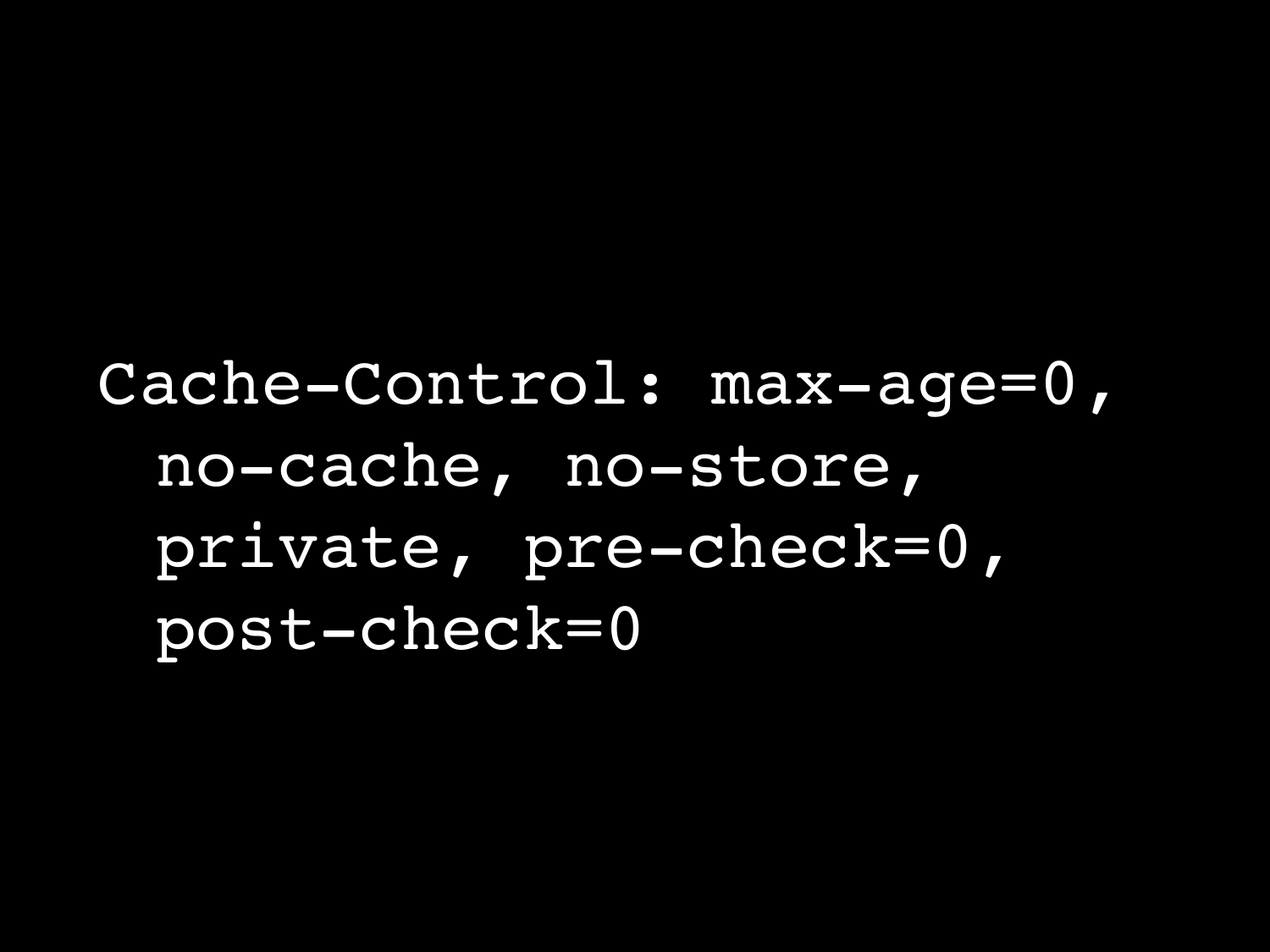"Maybe we should start seeing other people..."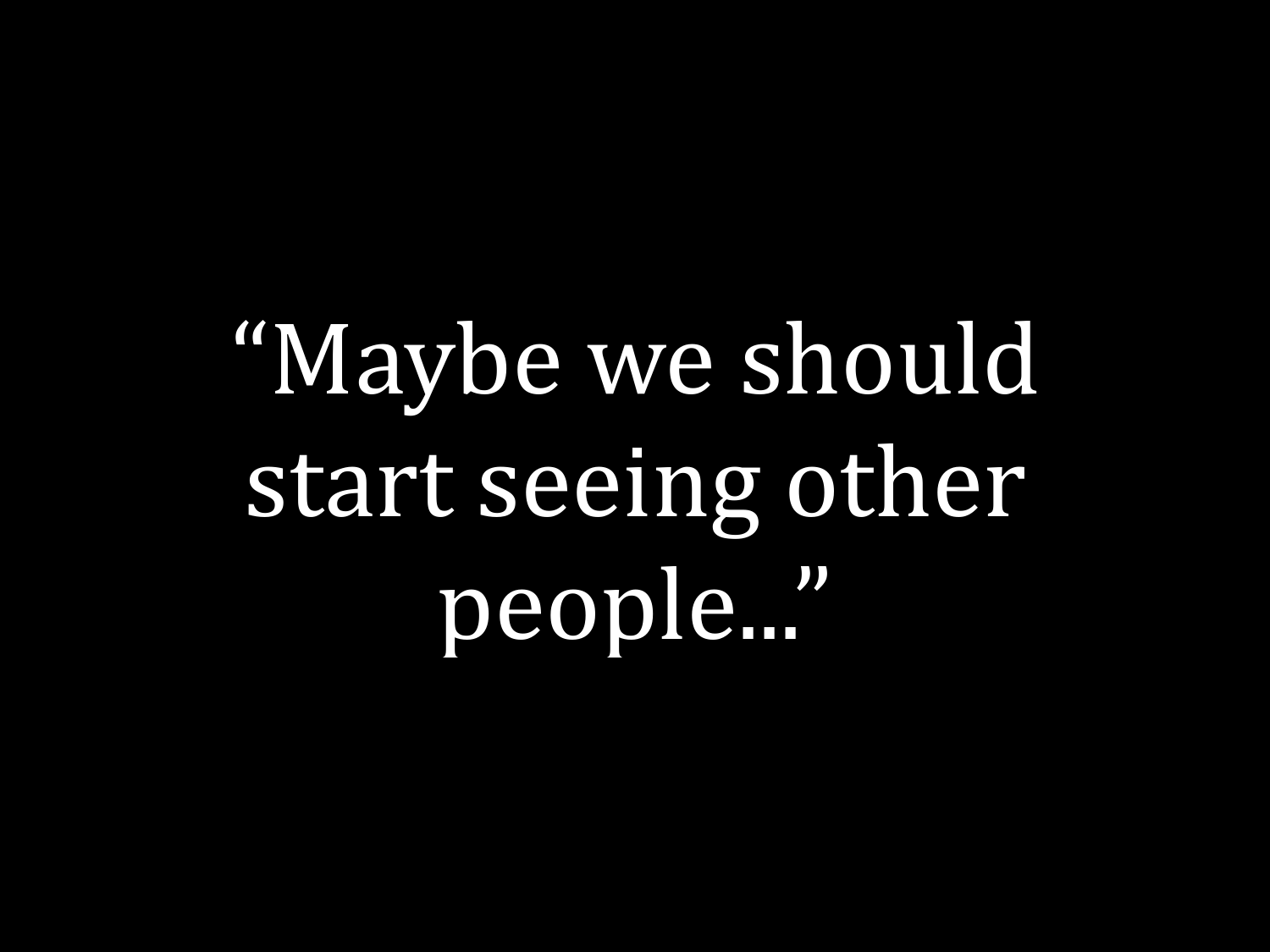## HTML5 AppCache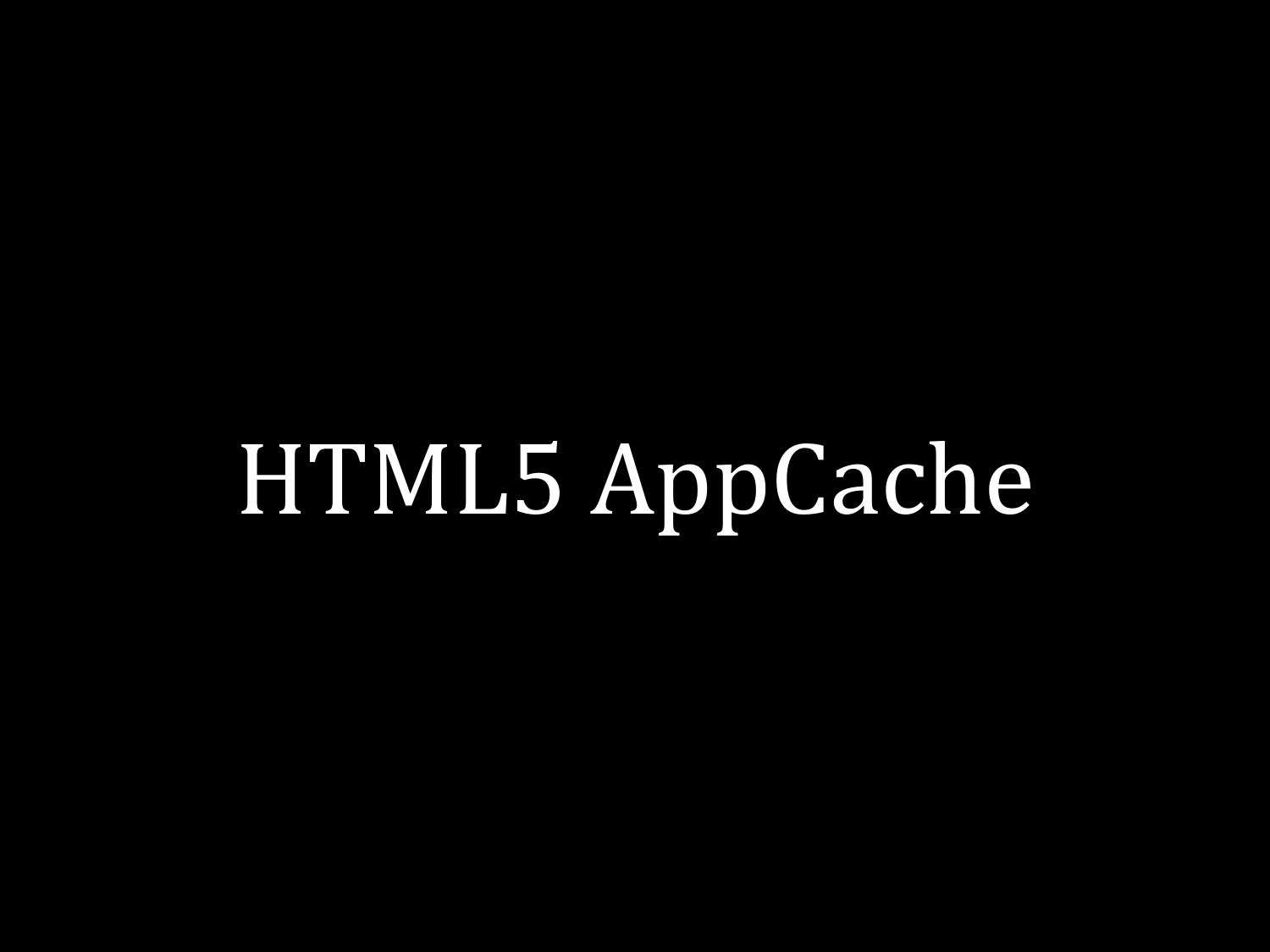

#### Allow this website to use space on your disk?

The website "https://twitter.com" is requesting 1 MB of disk space to store "html5 test db" as a database on your disk.



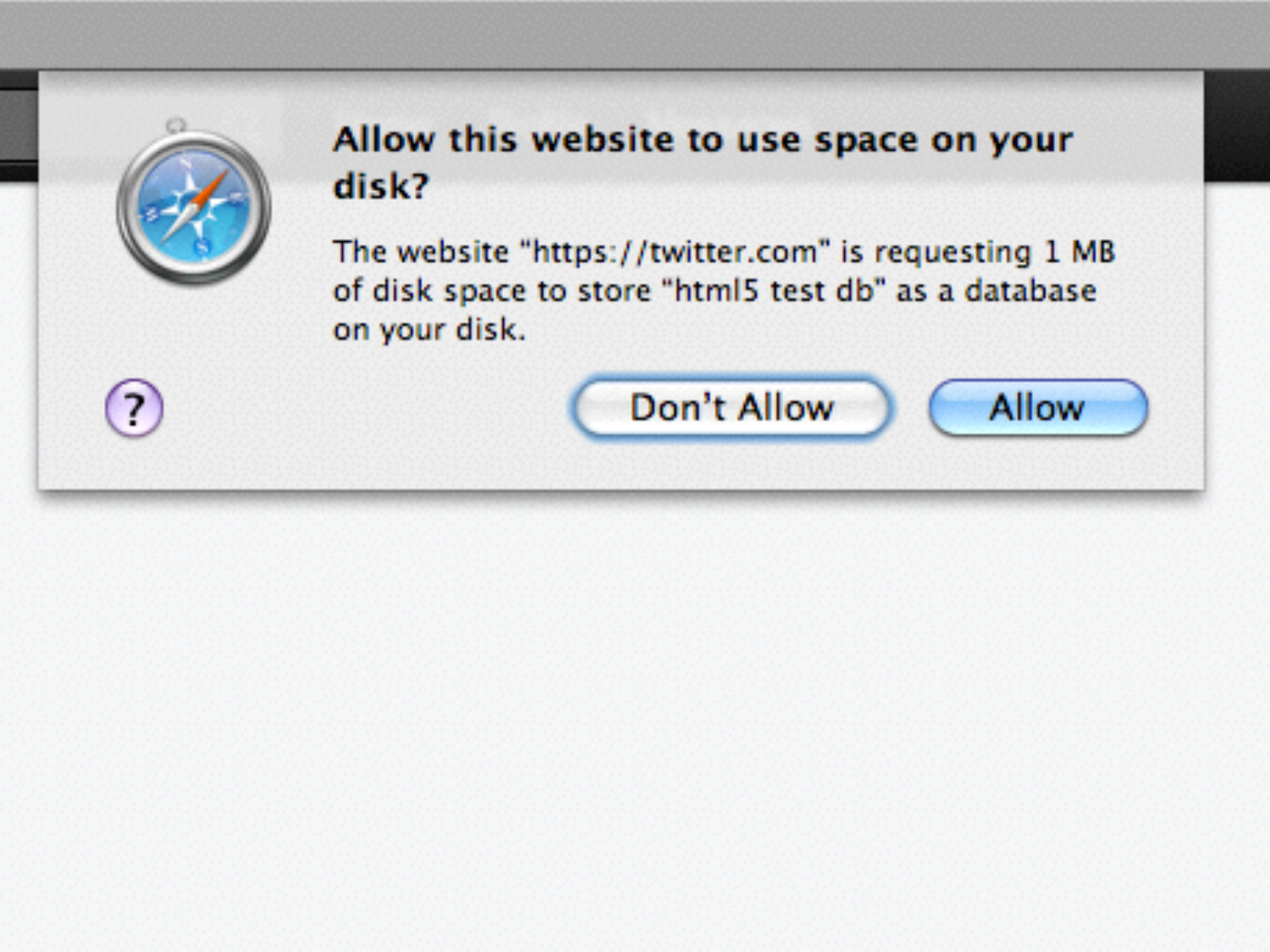- privacy concerns ("EverCookie")
- relationship with HTTP caching is poorly defined
- designed for offline use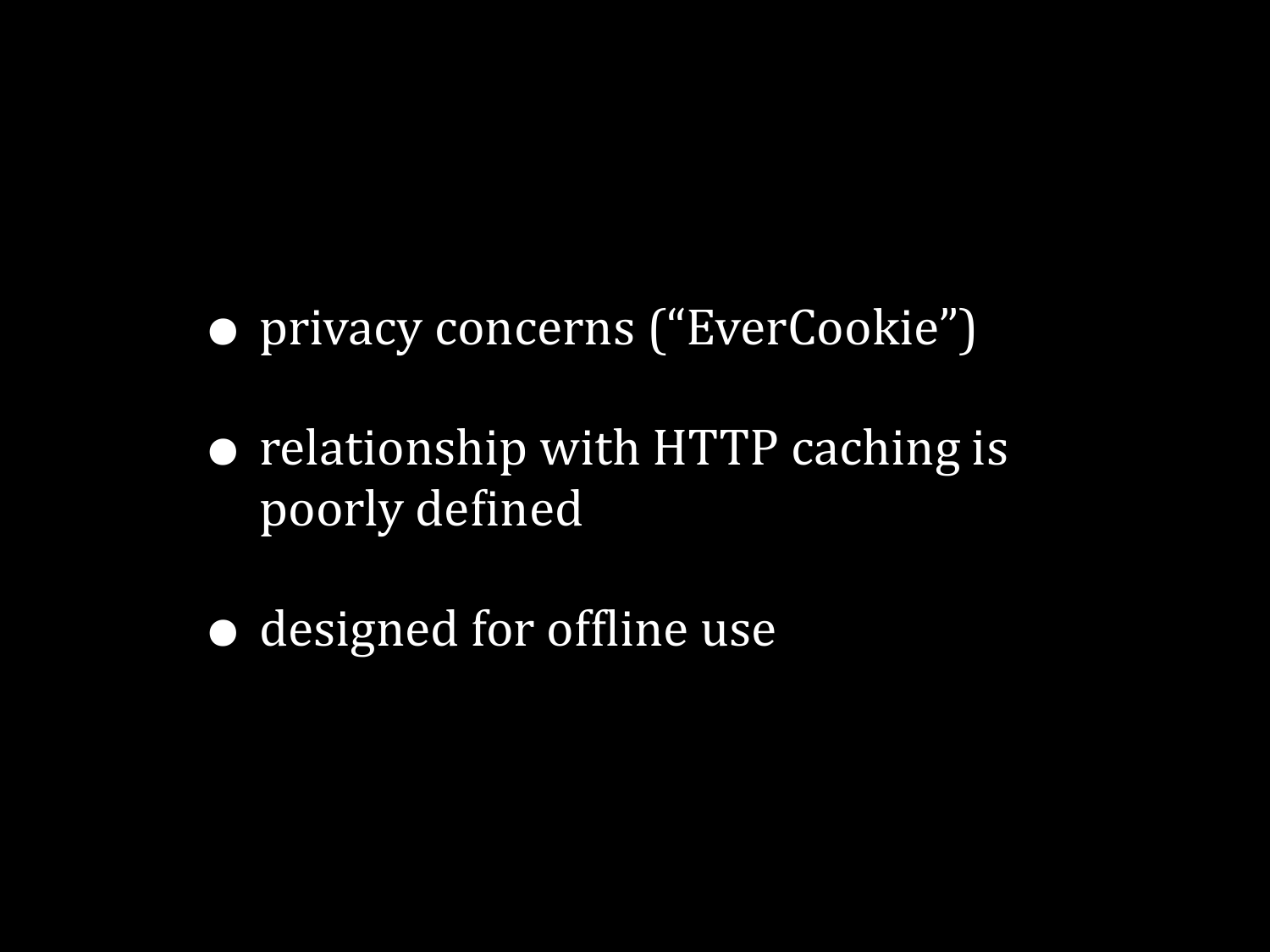## Getting to know each other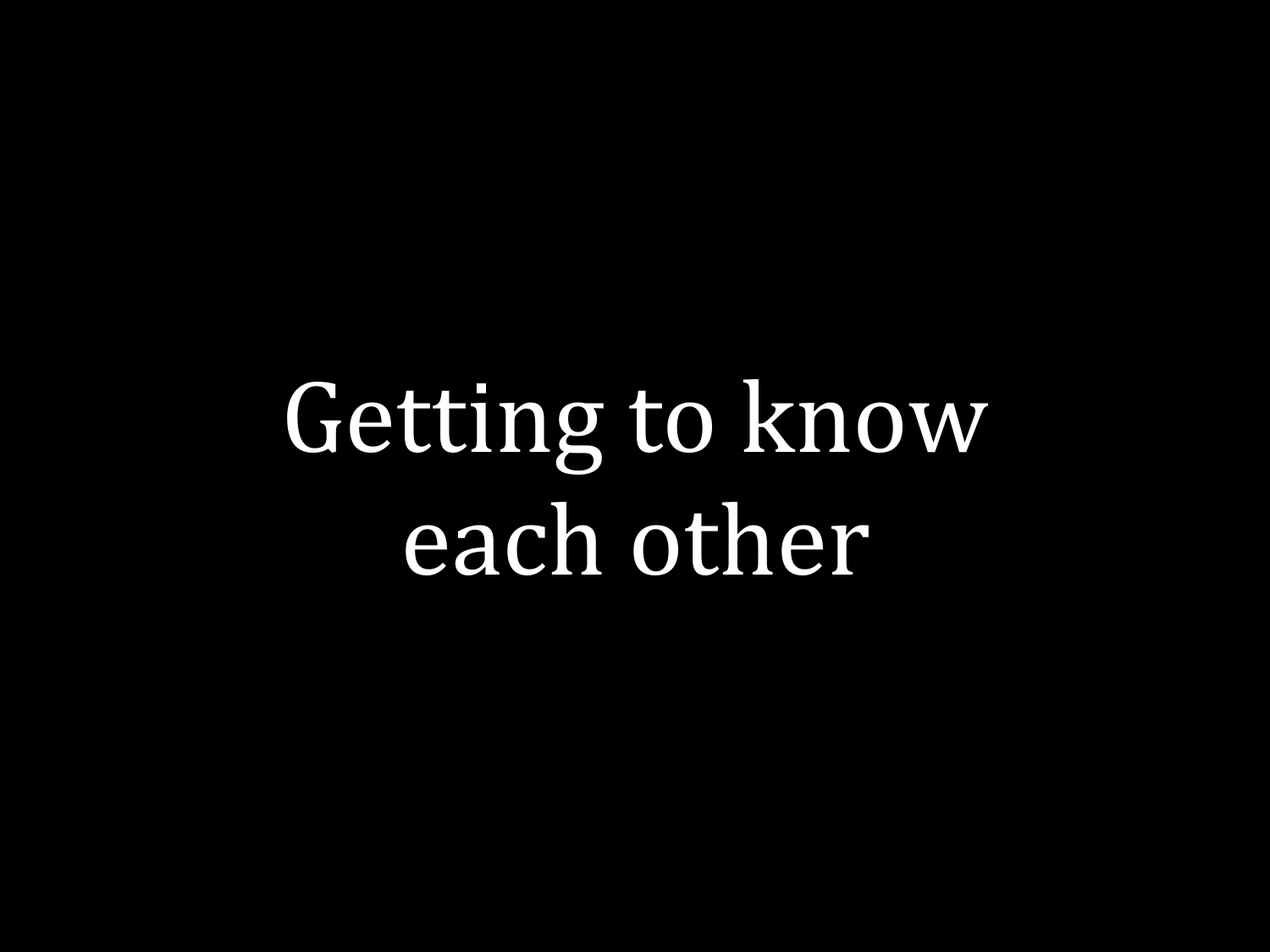# **XMLHttpRequest Caching Tests**

2008-12-09

nearby: X

#### This is a set of functional tests for determining how client-side HTTP caches operate.

Note that while they are implemented using XMLHttpRequest (a JavaScript HTTP client), most implementations should use the same cache as for "normal" requests. However, there may be variations.

Each group of tests explains what is being tested and what the implications of failure are. Although many of the tests are automated, some may require user interaction, via a "run test" button. Be sure to follow any instructions carefully.

These tests may have unpredictable results if you instructed your browser to force-reload the cache (e.g., by hitting shift-reload or pressing return in the address field), or if there is a proxy cache between your browser and the server. For best results, clear your cache before loading this page.

See this blog entry for more information.

Testing Mozilla/5.0 (Macintosh; U; Intel Mac OS X 10\_6\_4; en-au) AppleWebKit/533.18.1 (KHTML, like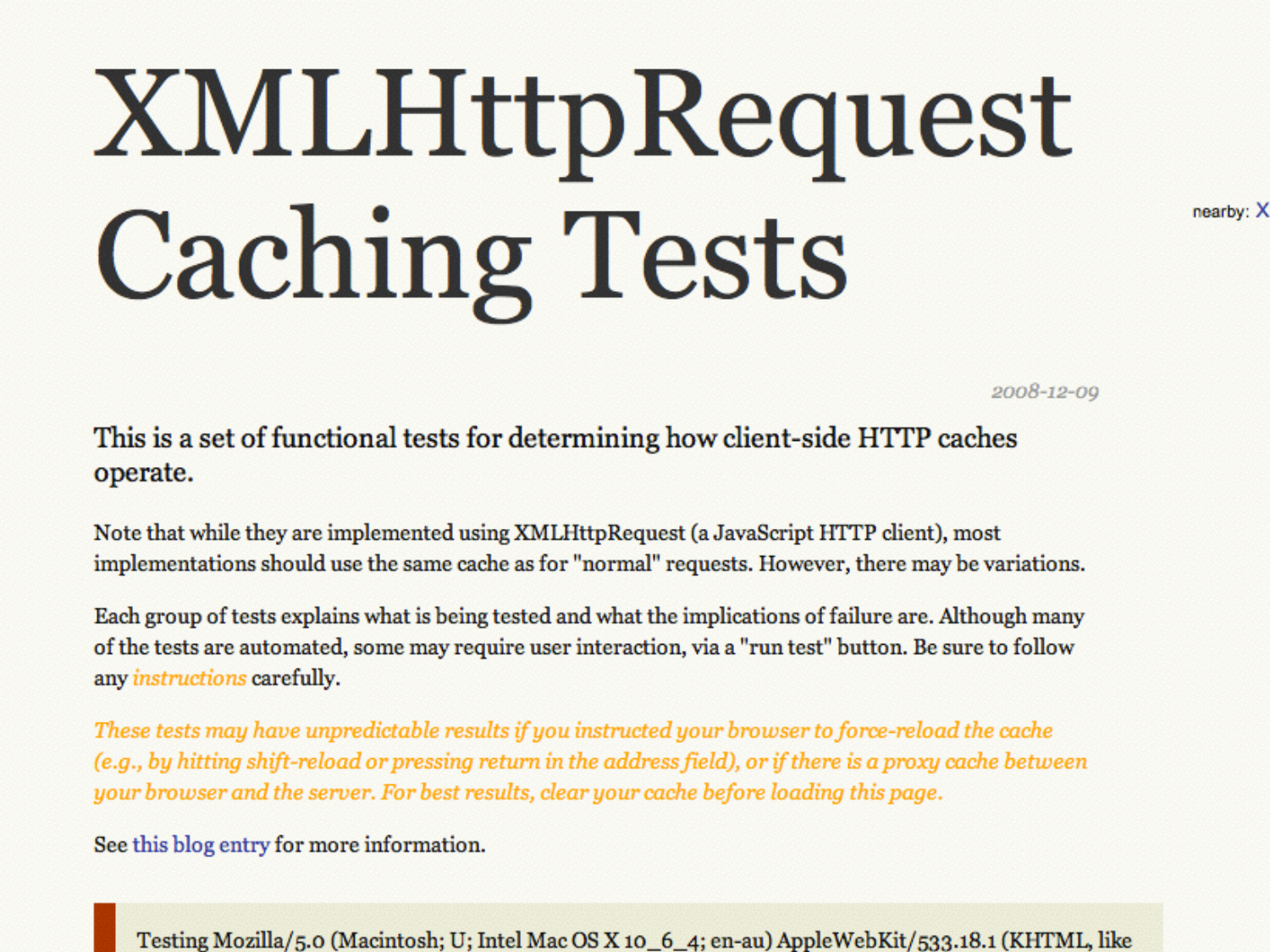## max-age / expires

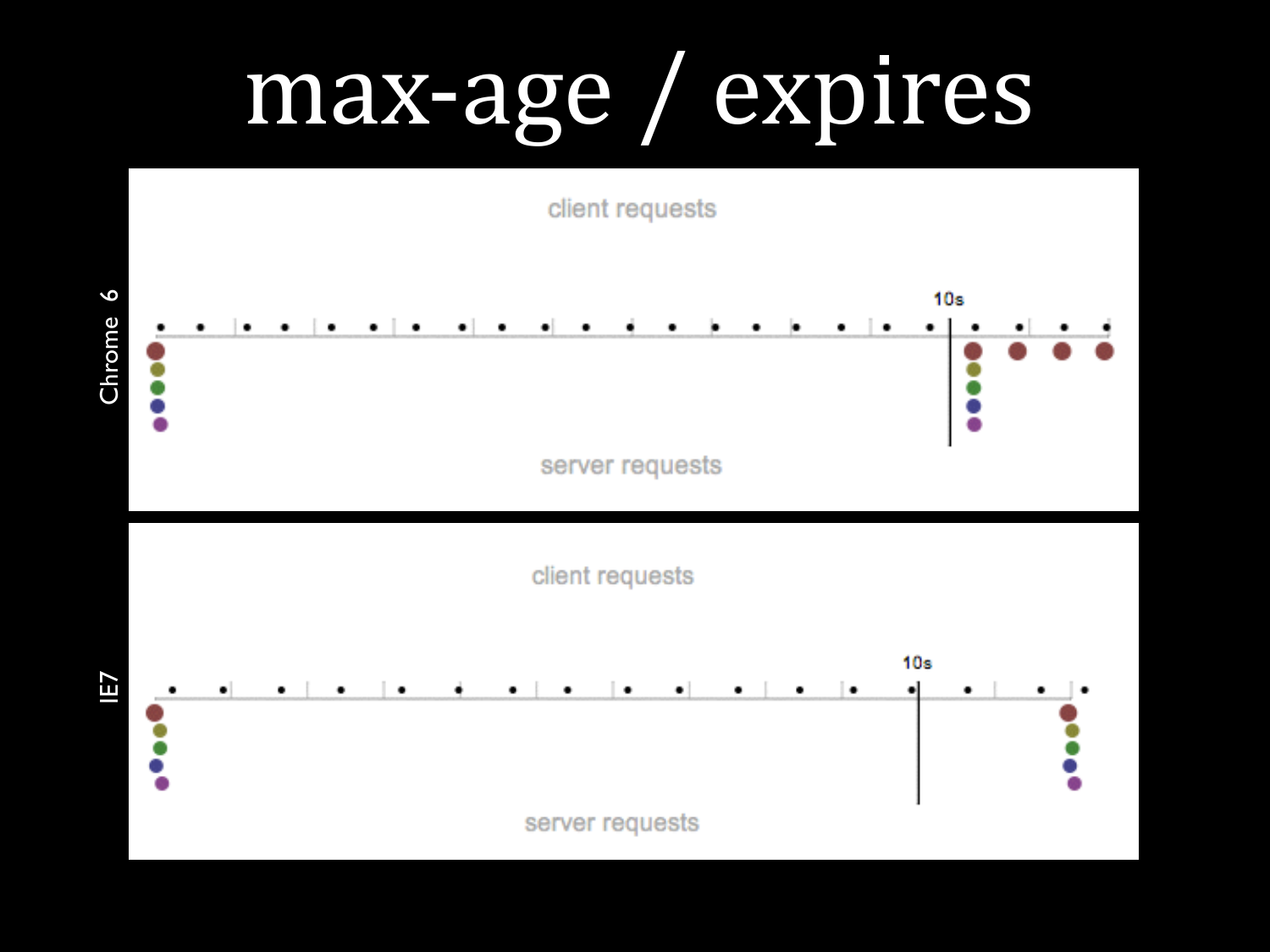## max-age / expires



#### Take-away: Cache timing is OK, but not exact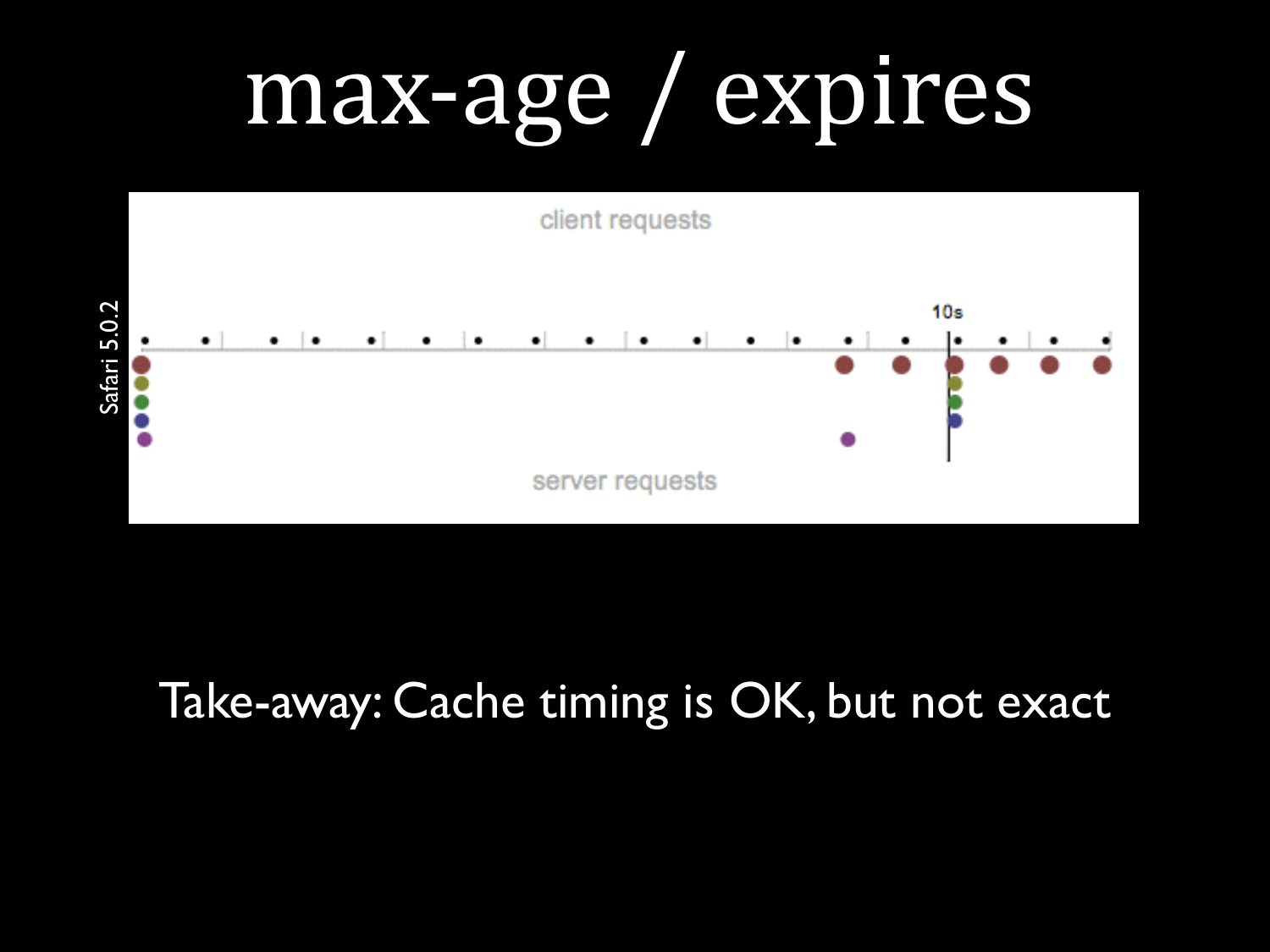### no-cache no-store



#### Take-away: no-store is enough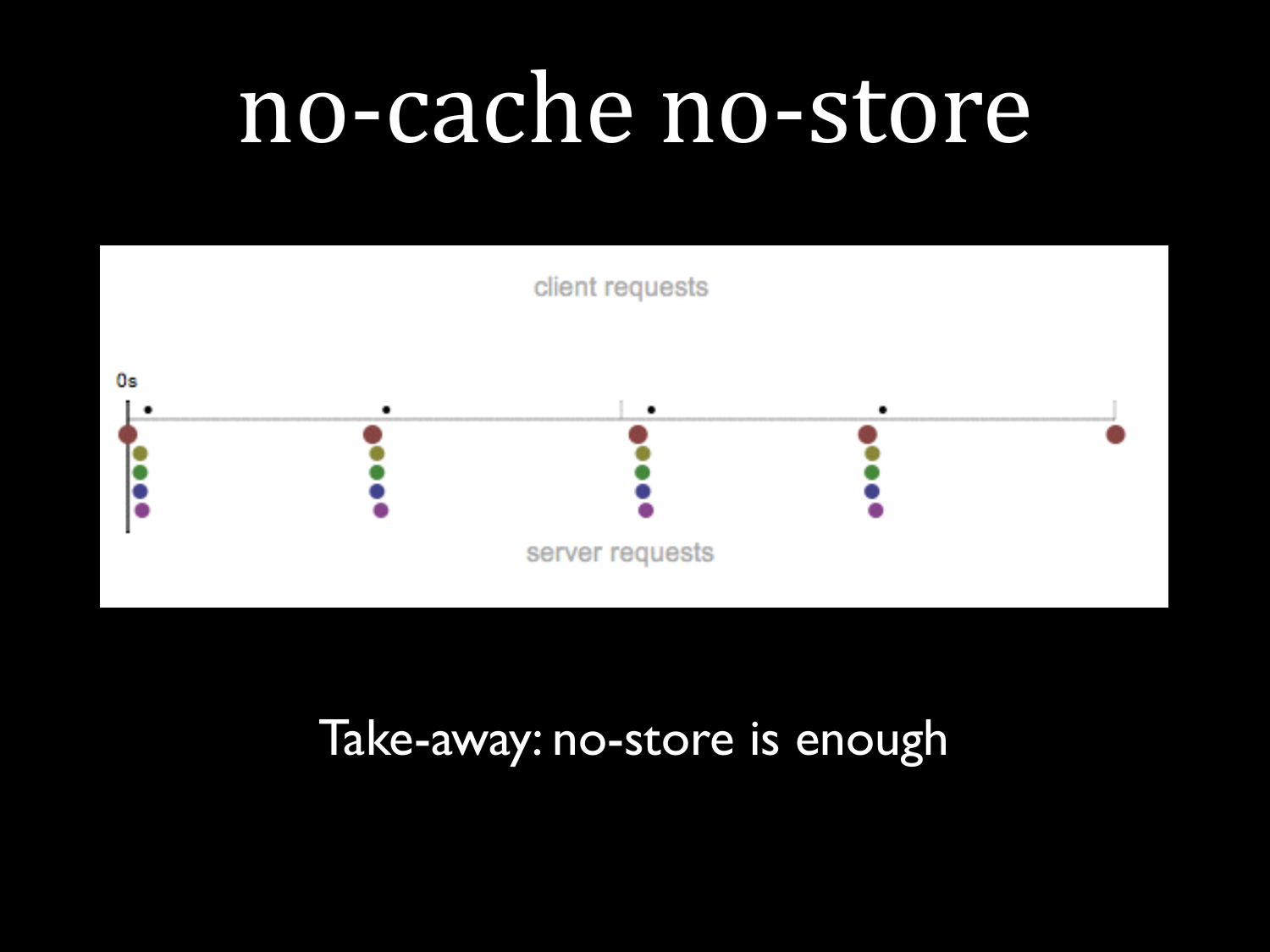Age

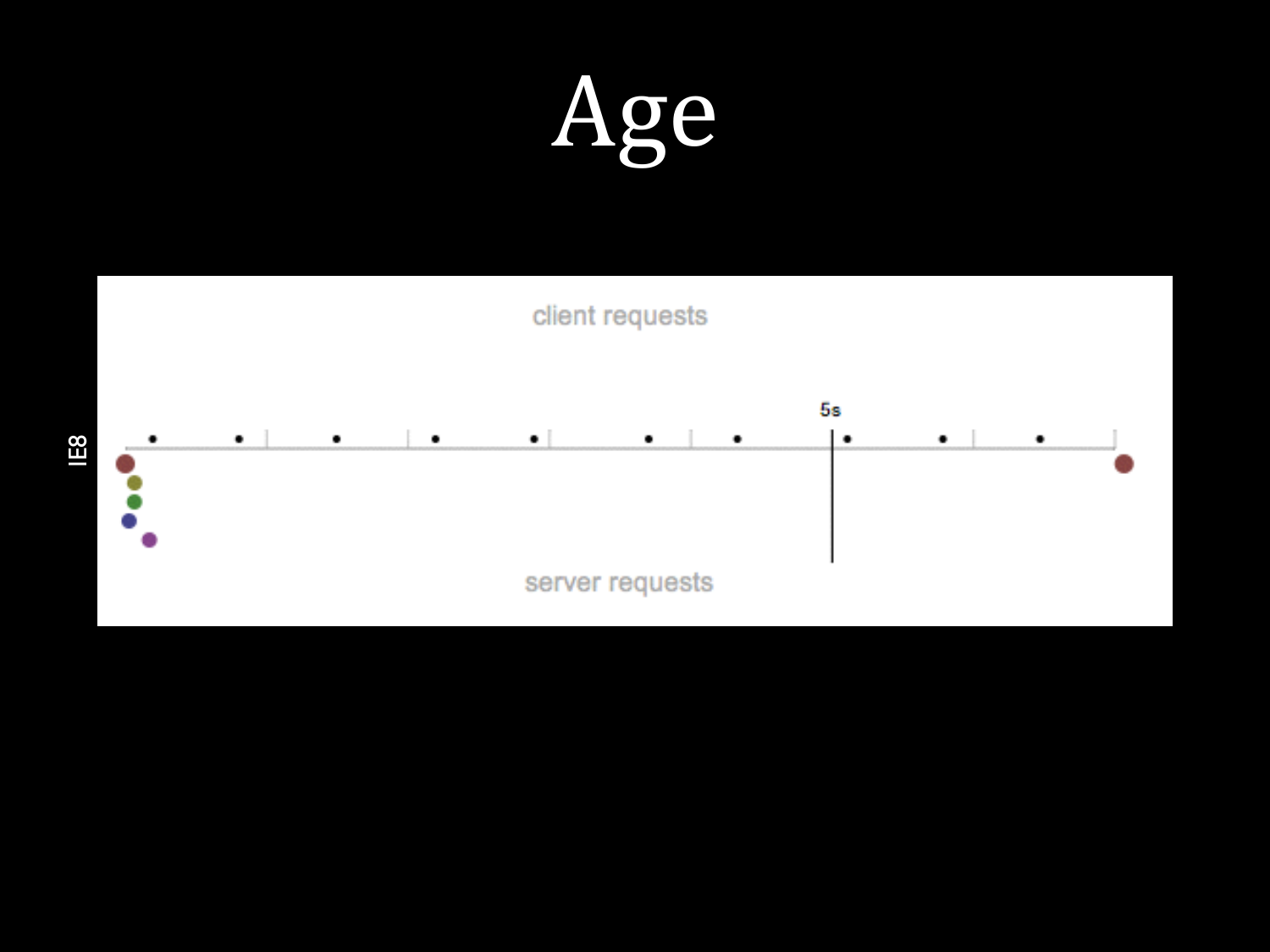### Date



server requests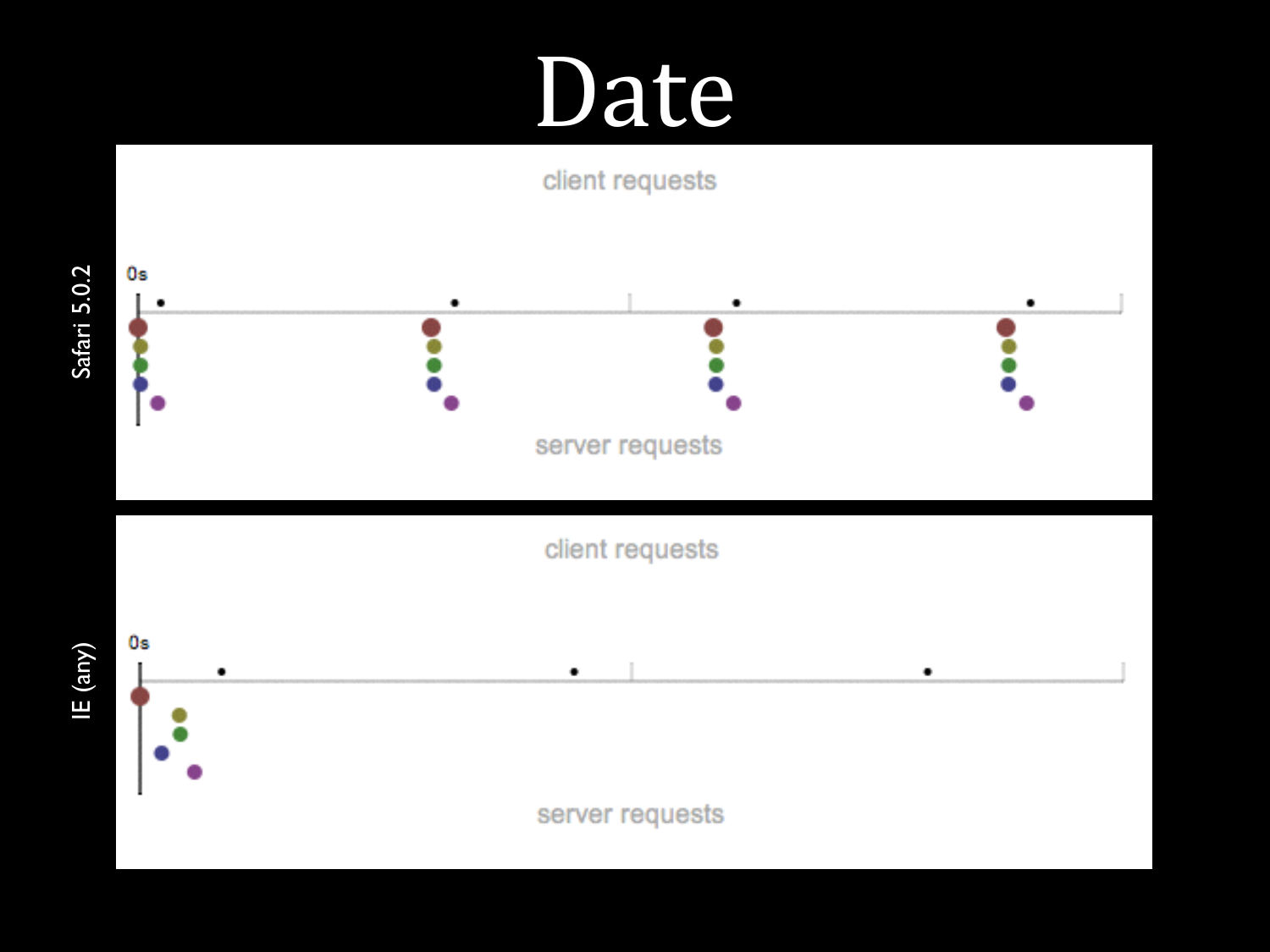## pre-check, post-check



#### Take-away: max-age=0, pre-check=0, post-check=0 is a really bad idea.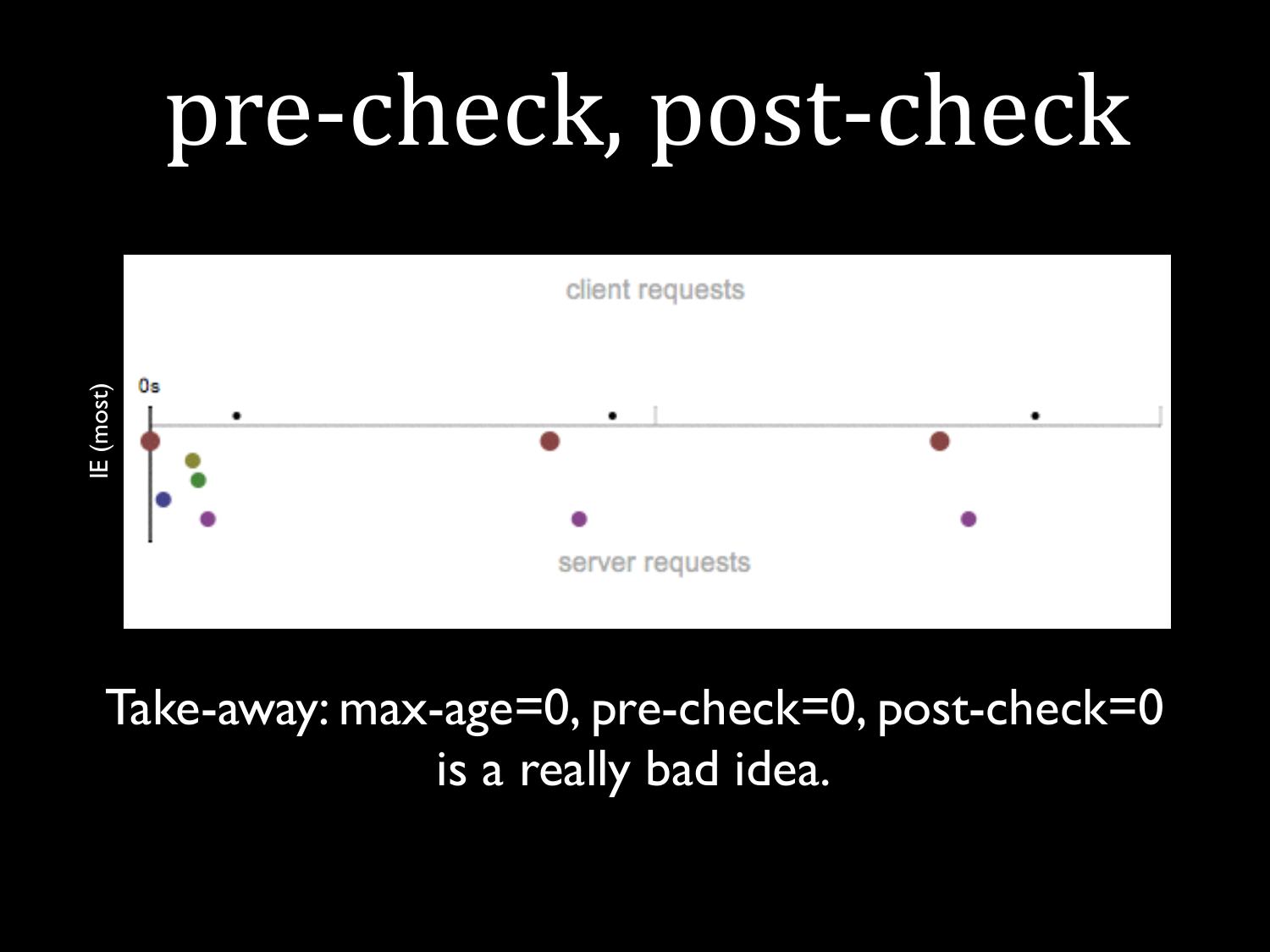## Where is this thing going? ("the talk")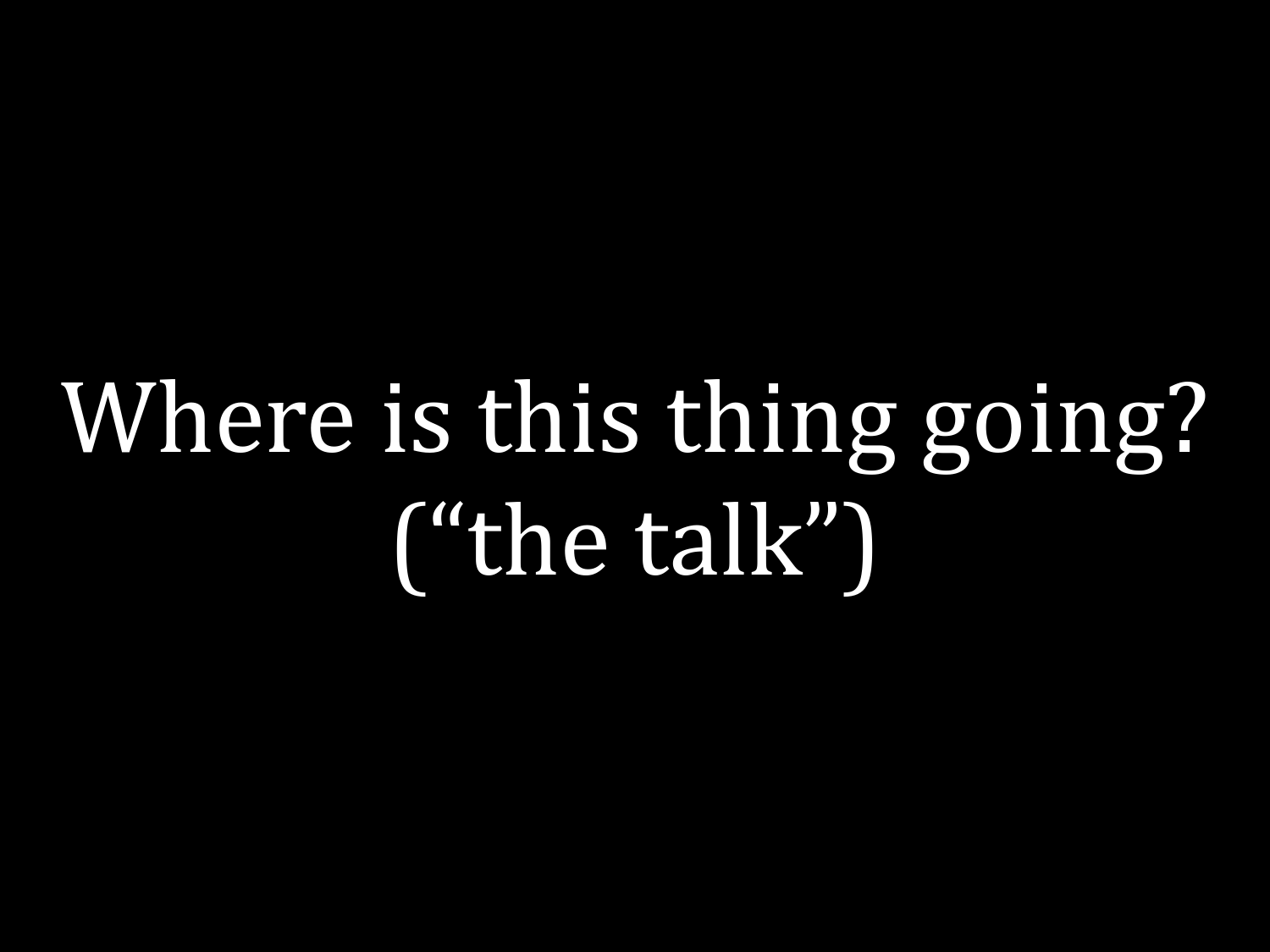#### **• Fixing Bugs**

- Sizing Caches Appropriately
- Replacement Algorithms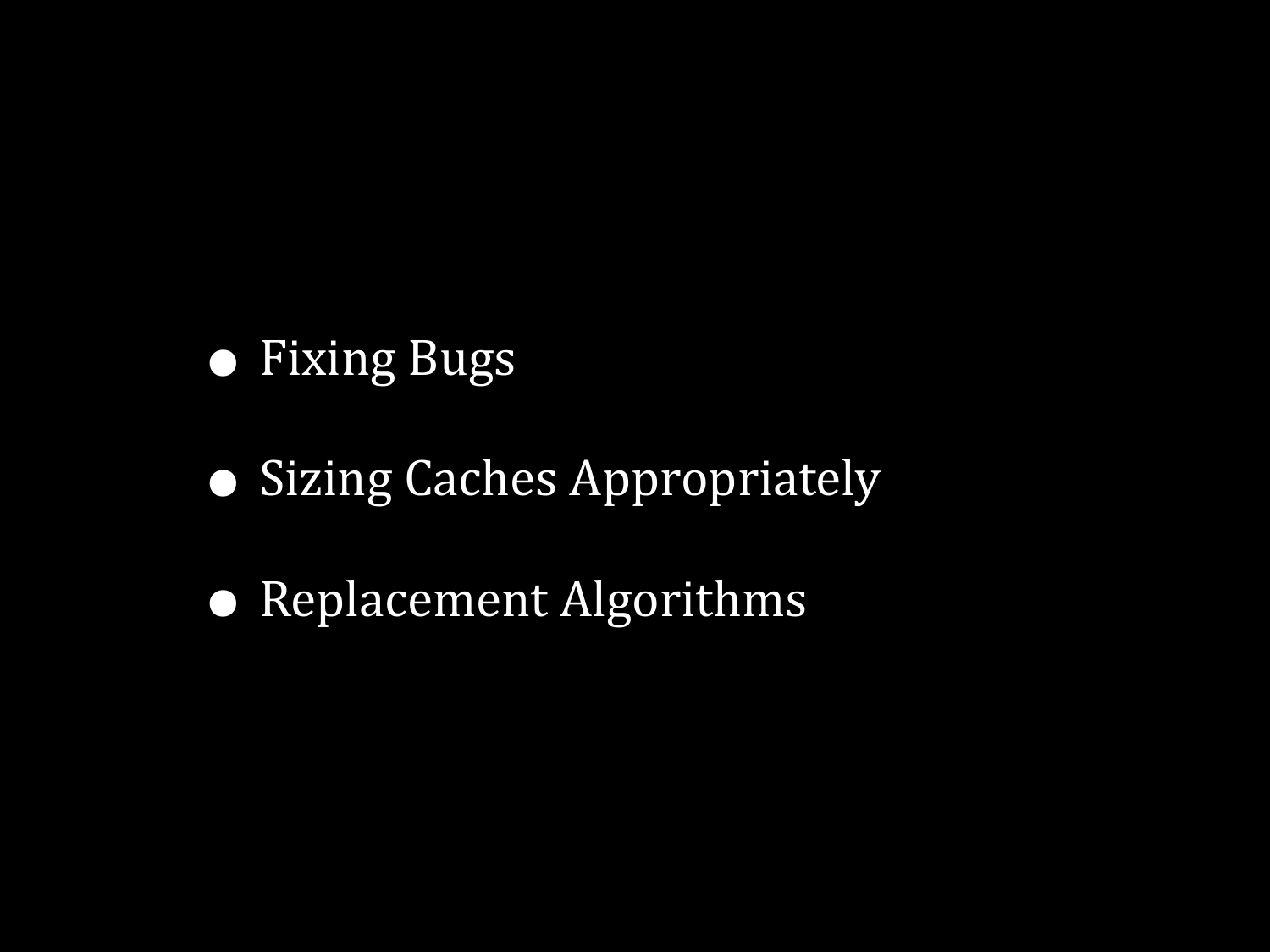

### stale-while-revalidate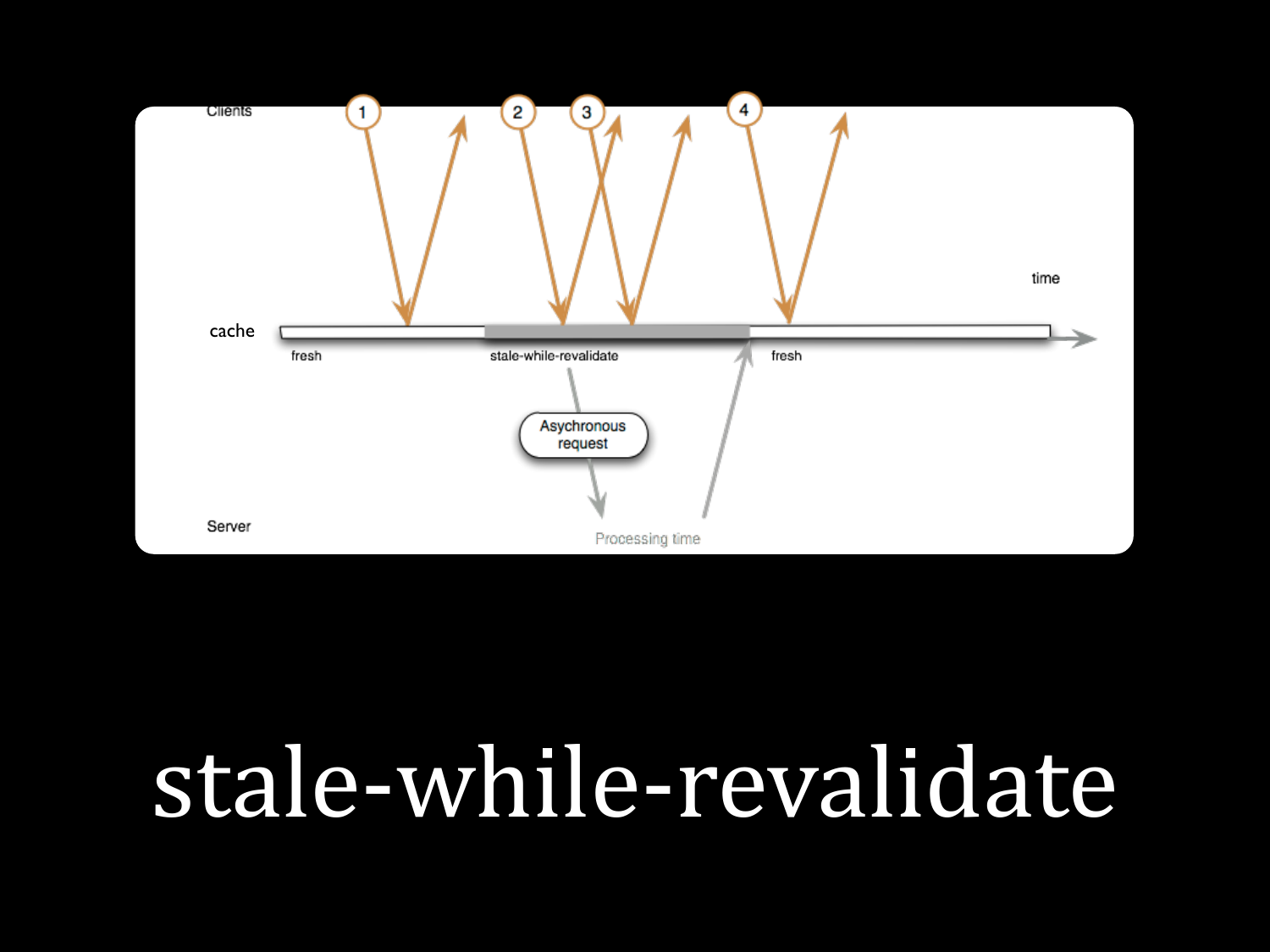### stale-if-error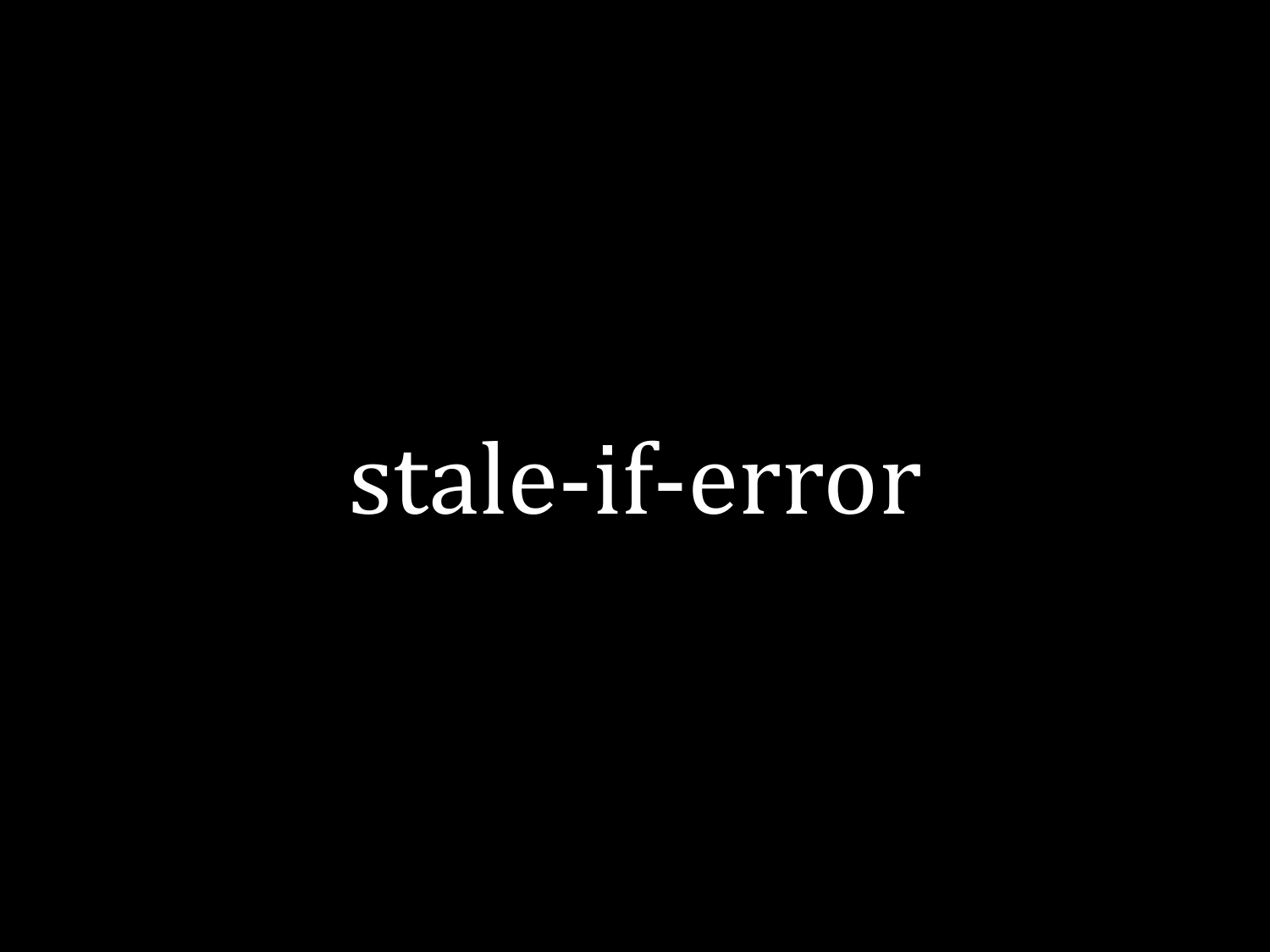### Cache Invalidation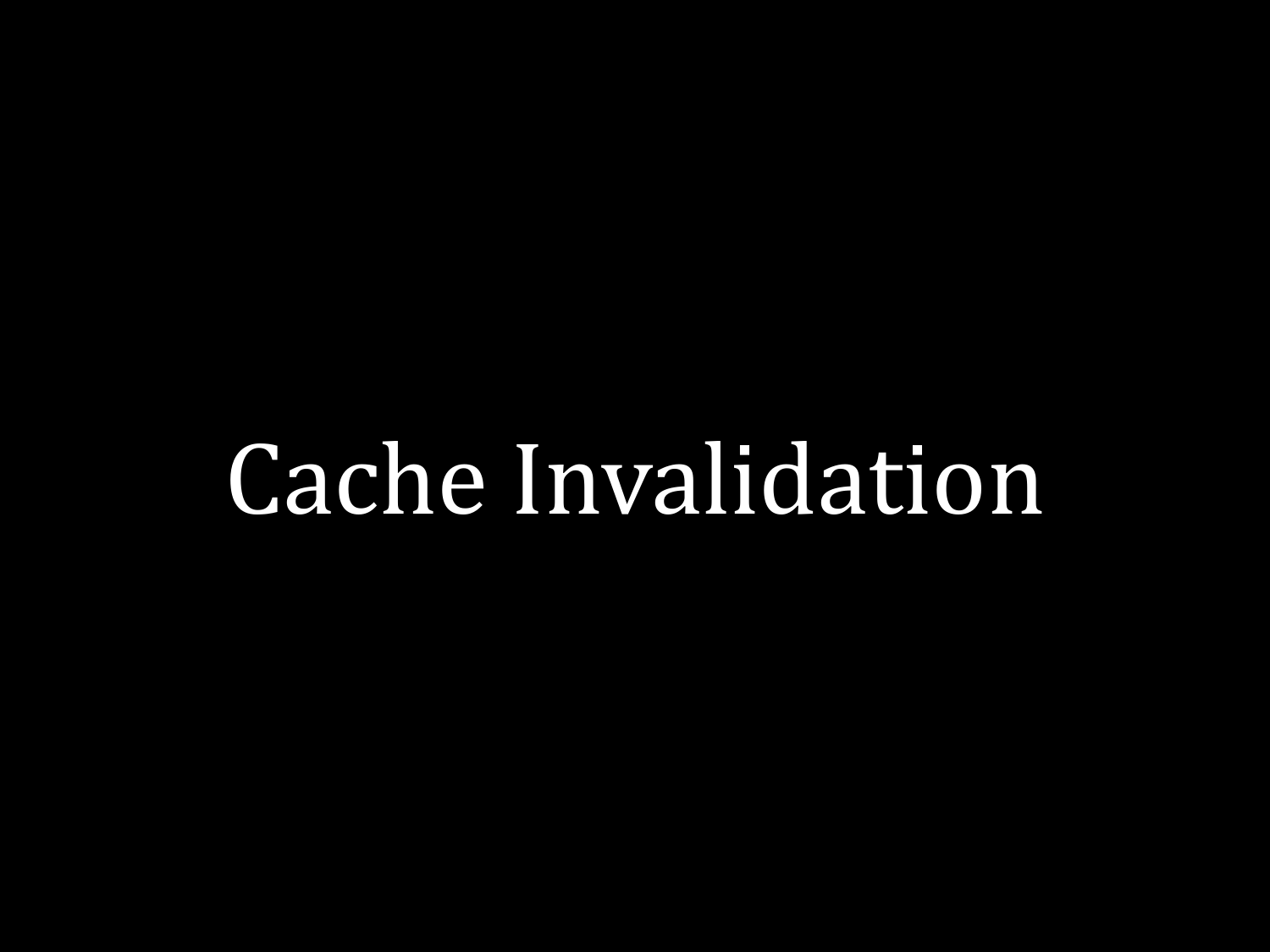

RFC 2616: Invalidations after Updates or Deletions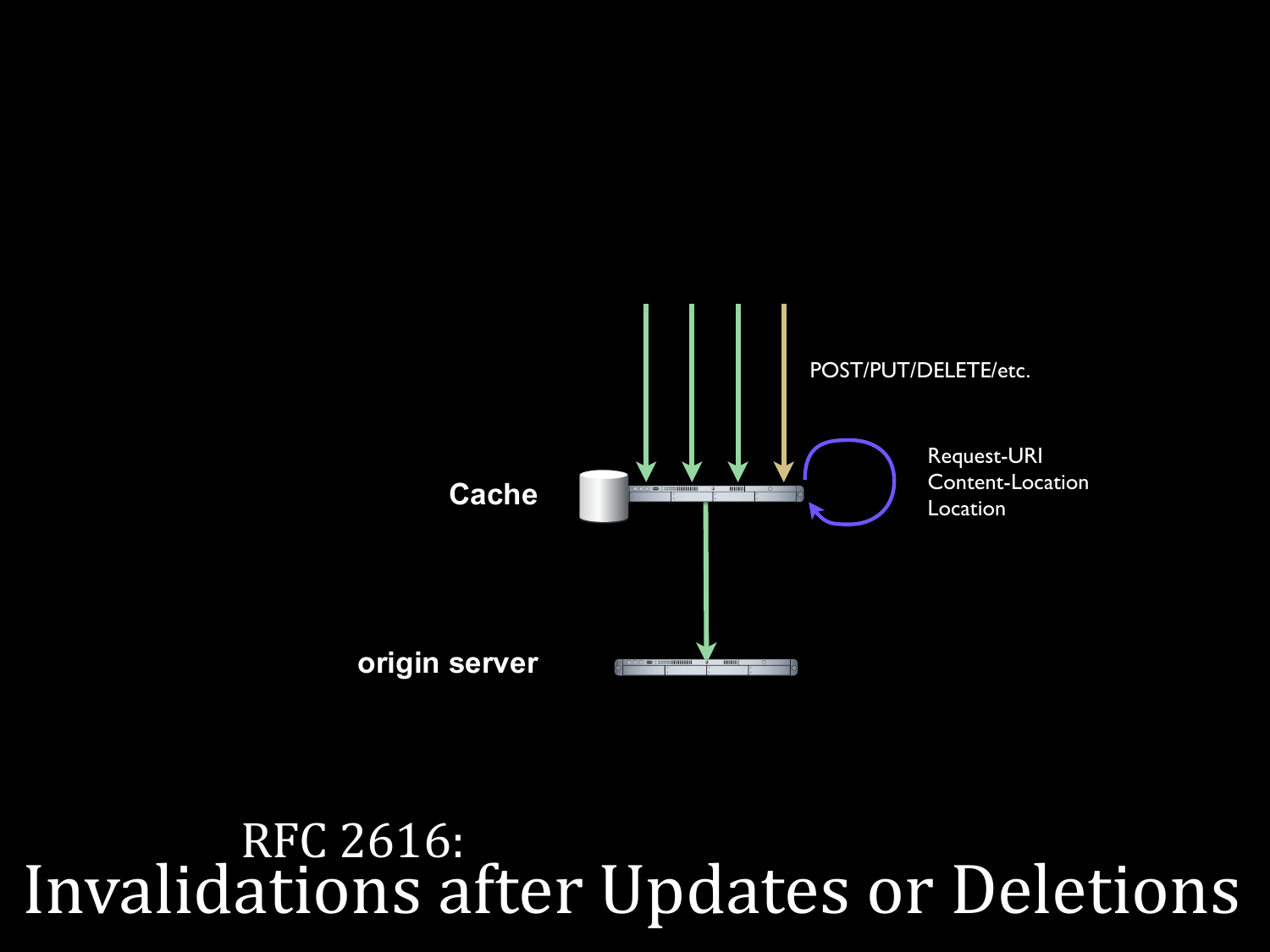#### POST /articles/123/new\_comment

/newest\_comments

#### /articles/123/comments

/comment\_feed

### Problem: Related Responses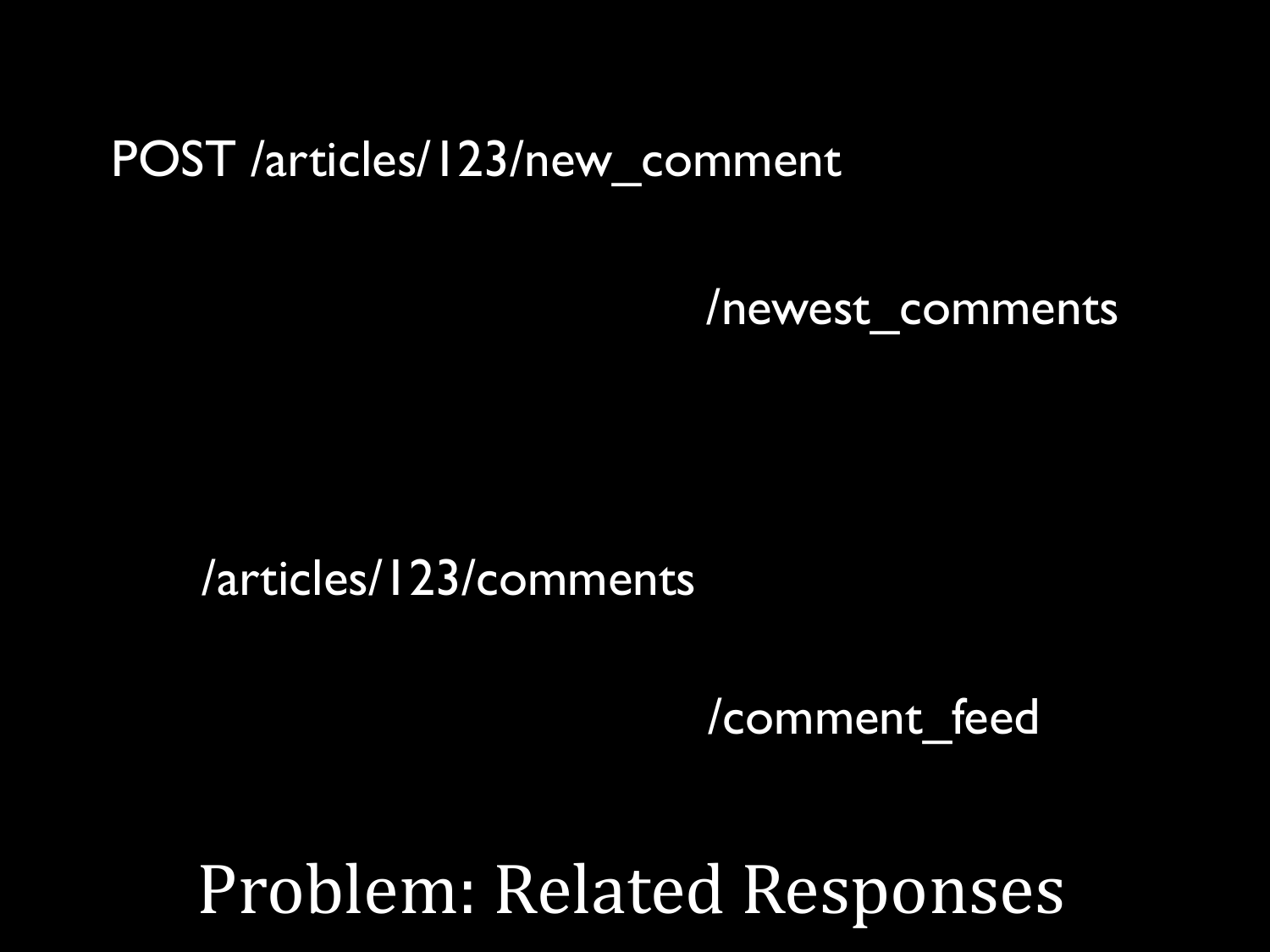#### POST /articles/123/new\_comment



Link: </articles/123/new comment>; rel="invalidat

#### /articles/123/comments

Link: </articles/123/new comment>; rel="invalidated-by"

#### /comment\_feed

Link: </articles/123/new comment>; rel="invalidated-by

## Link: rel=invalidated-by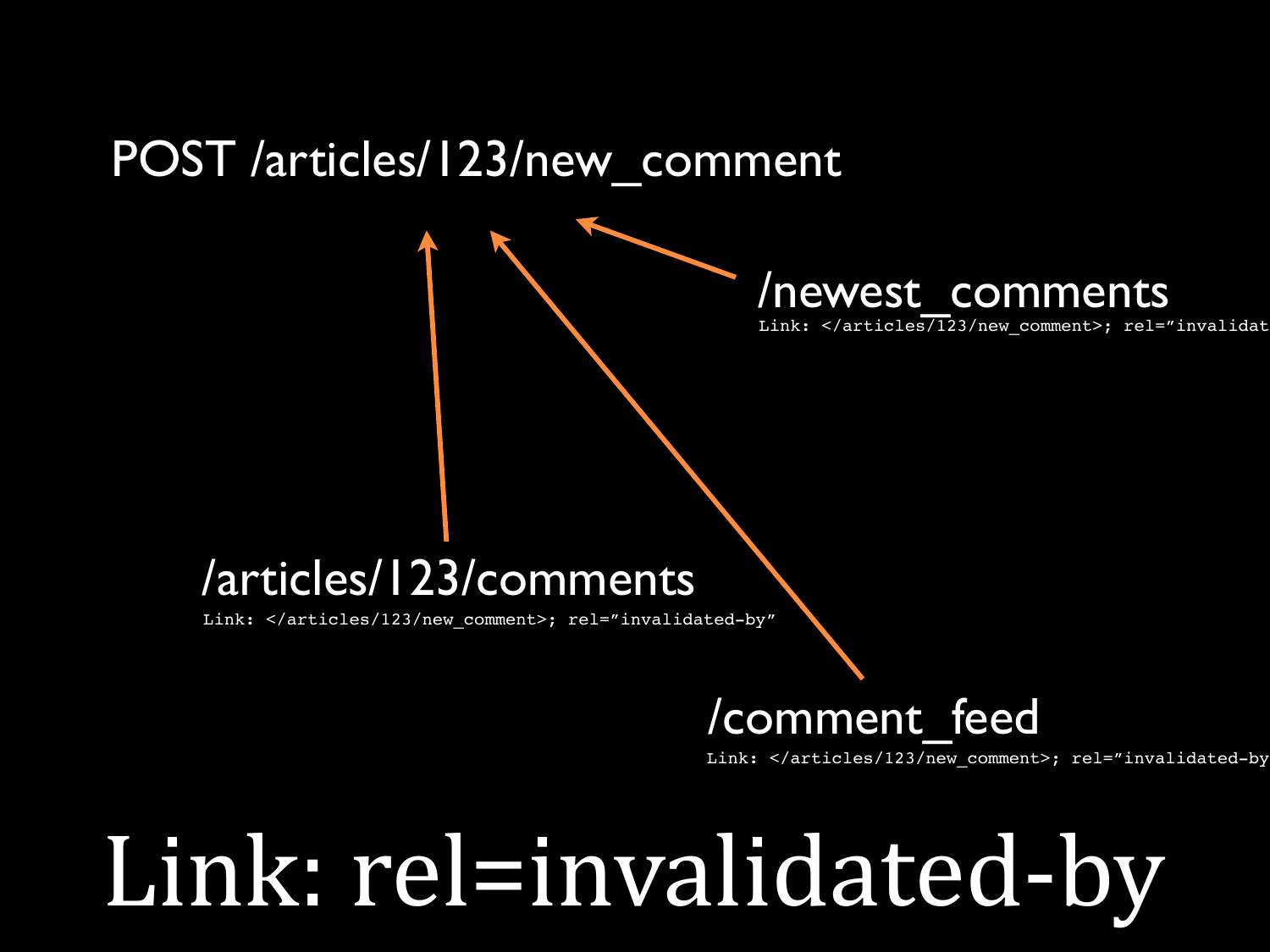#### POST *larticles*/123/new comment

#### /cat/vuvuzela

#### /newest\_comments

Link: </articles/123/new comment>; rel="invalidat

#### /bob/comments

#### /articles/123/comments

Link: </articles/123/new comment>; rel="invalidated-by"

#### /comment\_feed

Link: </articles/123/new comment>; rel="invalidated-by

### Problem 3: Dynamic Relations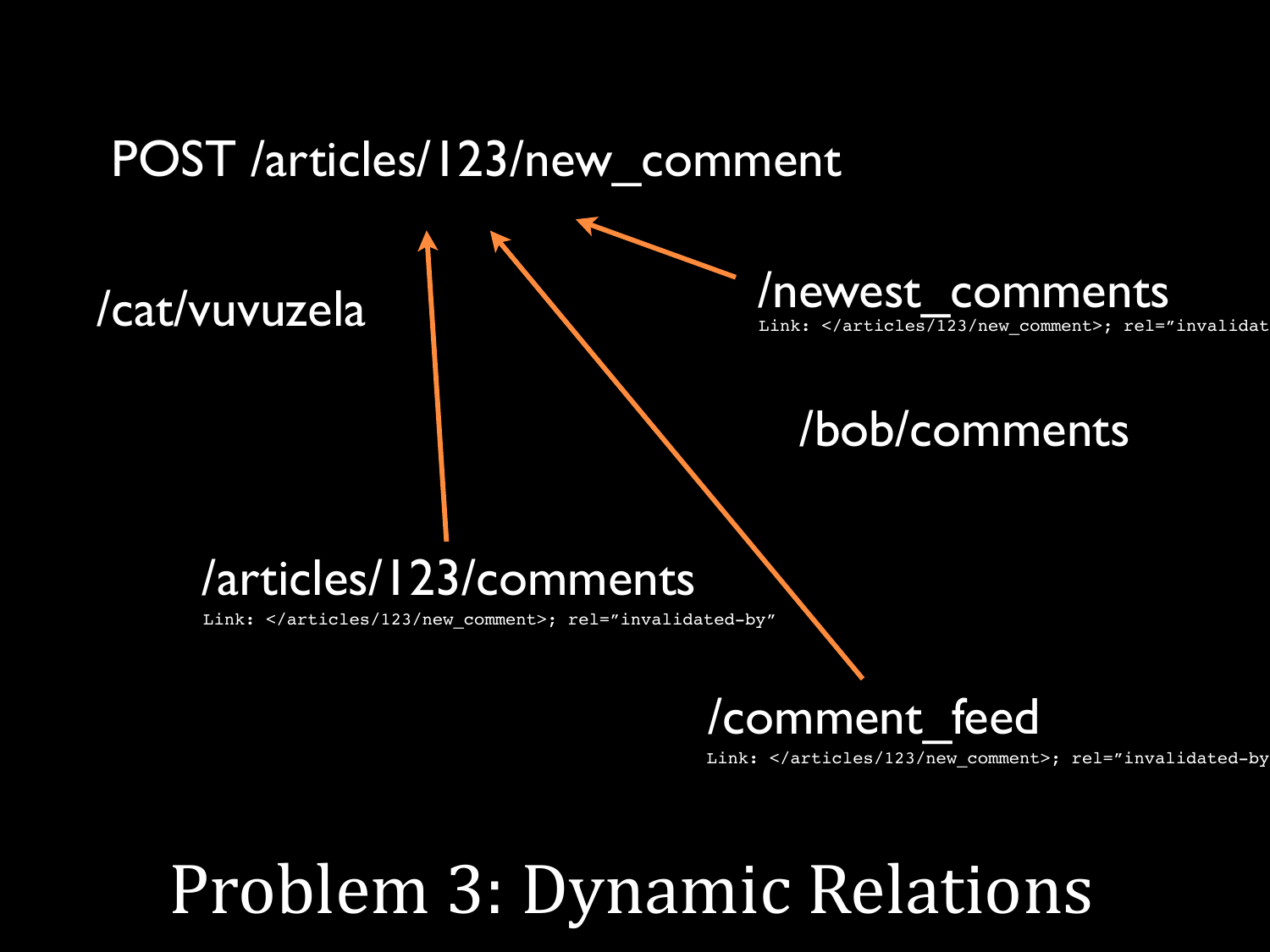#### POST /articles/123/new\_comment

Link: </cat/vuvuzela>; rel="invalidates" Link: </bob/comments>; rel="invalidates"

#### /cat/vuvuzela

/newest\_comments

Link: </articles/123/new comment>; rel="invalidat

#### /bob/comments

#### /articles/123/comments

Link: </articles/123/new comment>; rel="invalidated-by"

#### /comment\_feed

Link: </articles/123/new comment>; rel="invalidated-by

### Link: rel=invalidates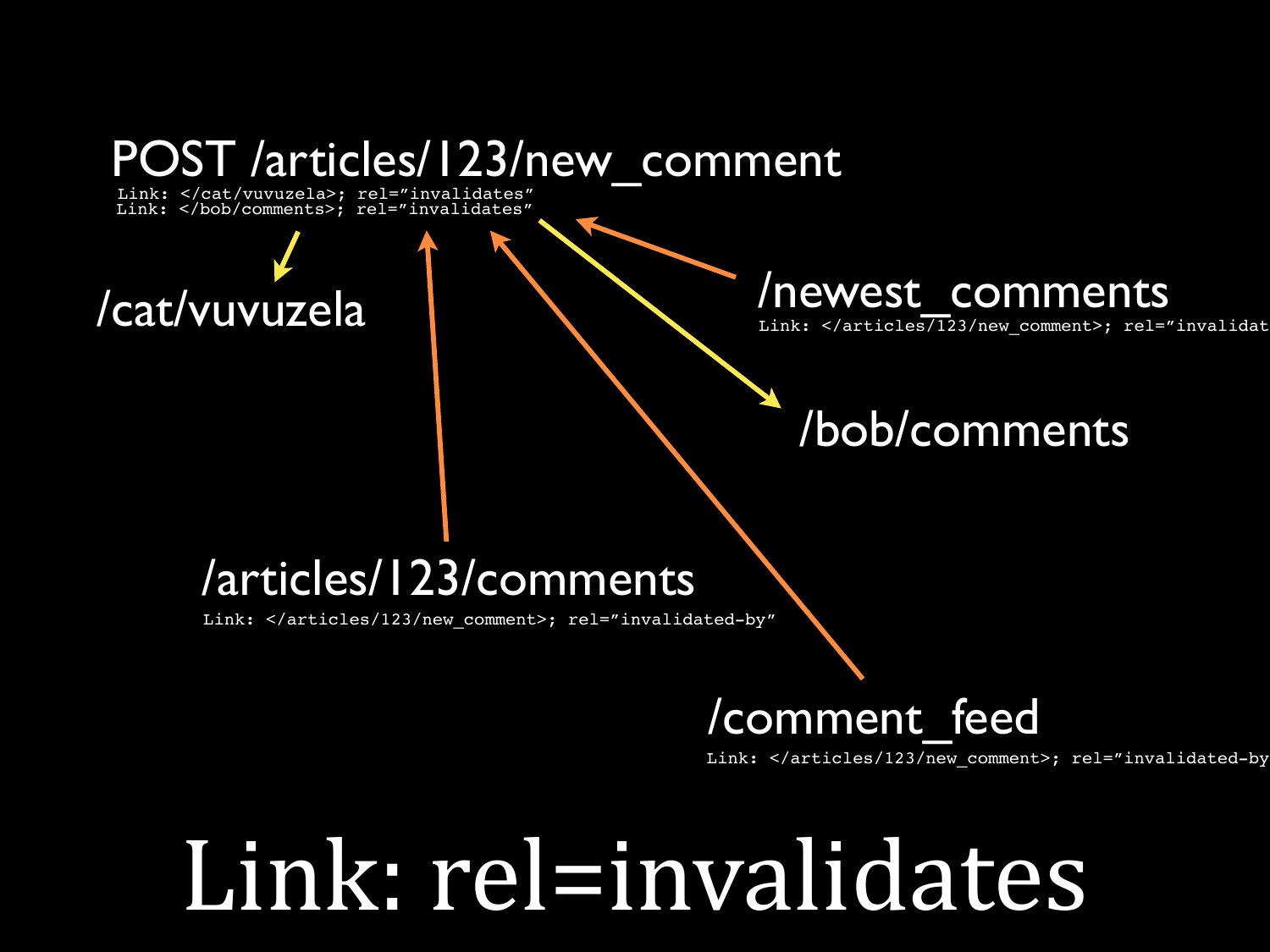Linked Cache Invalidation "side effect" invalidation + link relations =